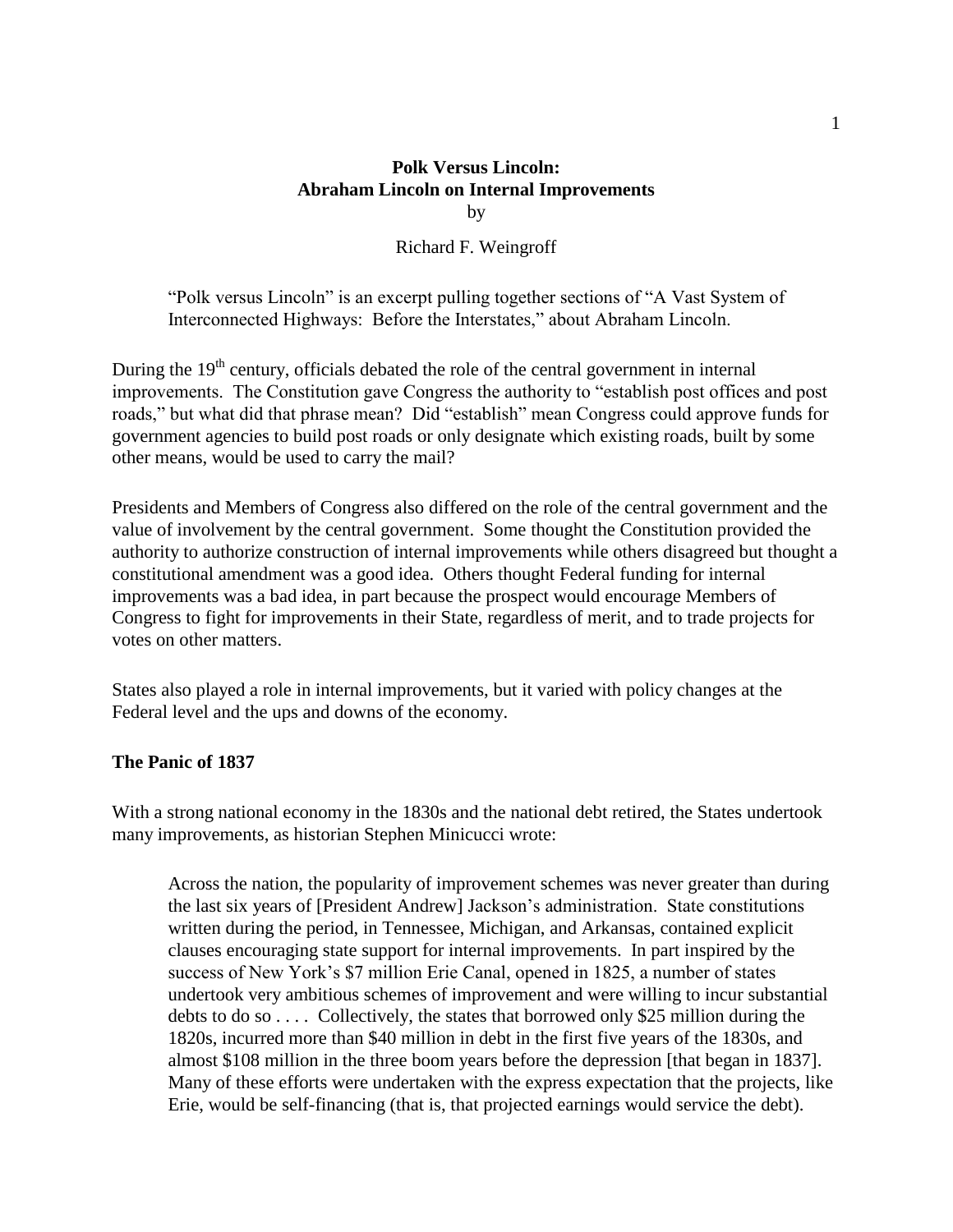[Minicucci, Stephen, "Internal Improvements and the Union, 1790-1860," *Studies in American Political Development*, 18 (Fall 2004), page 166]

Illinois provides an example. In the mid-1830s, internal improvements fervor swept the State. In 1836, when young Representative Abraham Lincoln arrived in the State capital of Vandalia, he was eager to support internal improvements, a tenet of his Whig Party and a personal preference. As former Senator Paul Simon described in his book about Lincoln's years in the Illinois legislature:

Lincoln had always favored a system of canals and roads and railroads for the state. In Vandalia he found that most of the other members of the Tenth General Assembly were of the same mind. One legislator wrote to the Galena newspaper, "This is doubtless a mammoth undertaking for a state like ours; yet I am in favor of it in almost every particular, and particularly the state doing the work. [Simon, Paul, *Lincoln's Preparation for Greatness: The Illinois Legislative Years*, University of Illinois Press, 1971, page 49]

Governor Joseph Duncan recommended that the General Assembly approve a cooperative public-private approach, with the State providing one-third of the money and private companies providing the rest:

The Governor's approach met with little enthusiasm among the members. Before the session ended, they had voted \$10,250,000 in bonds, including \$200,000 to be divided among counties that received neither a railroad nor a canal under the plan. The Governor's plan would have encouraged private enterprise to help bear the burden, but the legislators were afraid of monopoly.

The bill also provided for construction of railroads and canals to be constructed simultaneously at each end and at major points along the way. [Simon, page 50, 52]

Governor Duncan vetoed the measure, but the General Assembly overrode his victory, with Representative Lincoln in strong support of the override:

Vandalia went wild the night of the bill's passage. "The huzzas and acclamation of the people were unprecedented," the *Sangamo Journal* reported. "All Vandalia was illuminated. Bonfires were built, and fire balls were thrown in every direction." The newspaper also noted, "The names of those who have been conspicuous in bringing forward and sustaining this law will go down in the future as great benefactors." Several newspapers called it the beginning of "a new era." [Simon, page 51]

Martin Van Buren, President Jackson's top advisor, became President in March 1837, promising in his inaugural address a continuation of Jacksonian peace and prosperity. A few weeks later,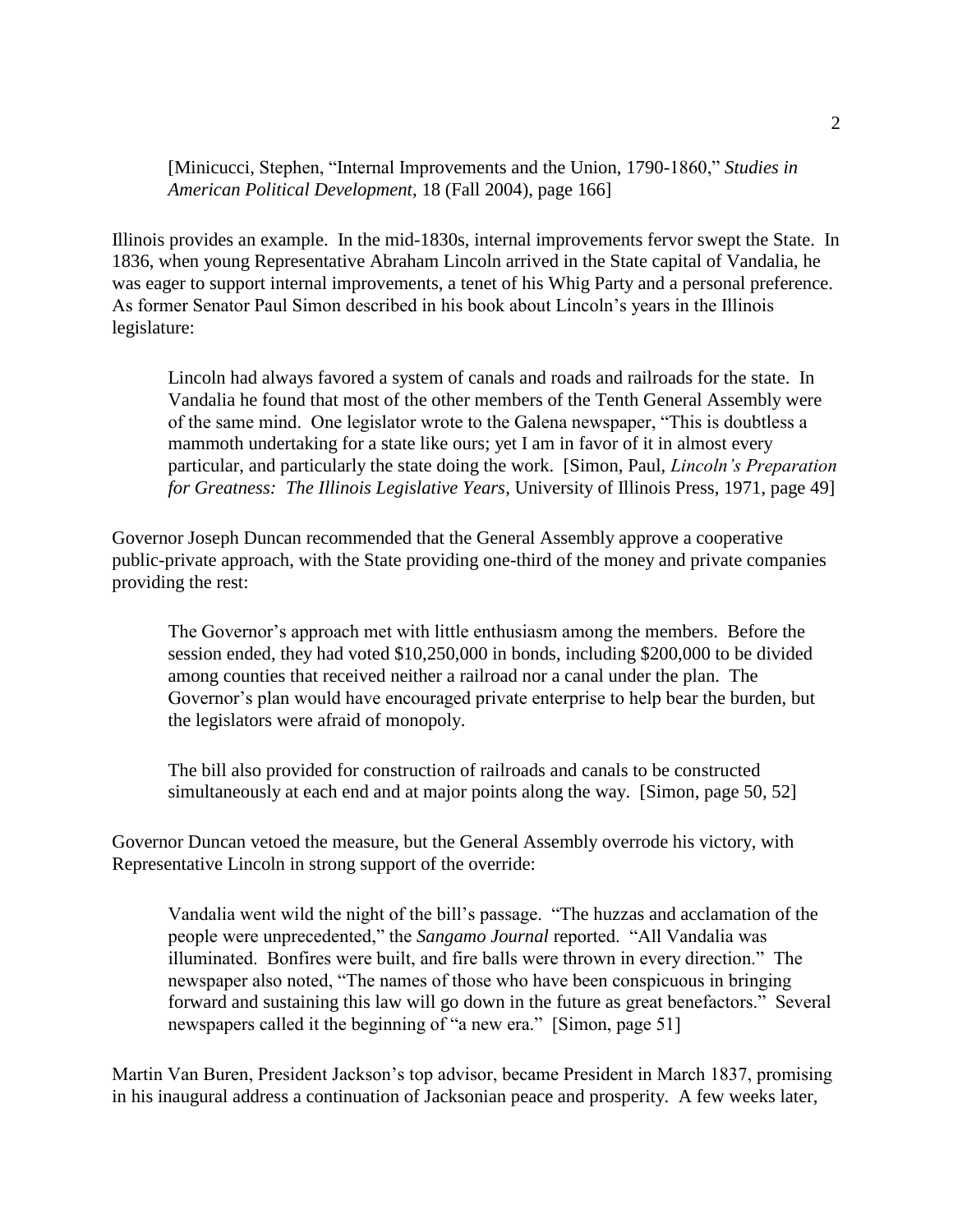the country plunged into a depression known as the Panic of 1837. As Henry Clay biographers David S. Heidler and Jeanne T. Heidler explained:

The Panic of 1837 had many causes, some related to the ill-judged policies of Jackson's administration, some completely beyond the control of any president or any government.

Gold and silver prices, cotton demand, President's Jackson's elimination of the Bank of the United States, a poor harvest in England, and other factors contributed to the downturn:

These accumulating events reached a critical mass in early 1837, just as Van Buren was being sworn in. Panic shot through American financial markets, shattering the banking system and throwing the general population into disarray as a tide of business failures swept over the country. By summer, America had simply stopped working, and forlorn crowds of hollow-eyed men clustered at the doors of more and more banks, trying to get their money, wandering away dazed as those doors closed early, the vaults empty, their contents vanished . . . . Earlier financial downturns had never been so thorough and smashing . . . . [[Heidler, David S., and Heidler, Jeanne T., *Henry Clay: The Essential American*, Random House, 2010, page 278-279]

The panic also affected State attitudes about internal improvements. Minicucci explained:

The Panic of 1837 brought an abrupt end to both state and federal improvements activities. The federal government was thrown into deficit for the first time since 1824 and federal improvements spending nearly halted. Suddenly, too, state improvement efforts seemed reckless, not ambitious. As the downturn lengthened into 1841 and 1842, nine states (Florida, Mississippi, Arkansas, Indiana, Illinois, Maryland, Michigan, Pennsylvania, and Louisiana) defaulted on debts, with four of these (Arkansas, Florida, Michigan, and Mississippi) actually repudiating debts of \$13.8 million. These failures, sometimes tainted by corruption, along with a popular rejection of state taxation to fund the not-self-financing improvements, led to a widespread "revulsion" against all government improvement efforts that included even successful states such as New York. [Minicucci, page 166]

Illinois suffered the consequences of its earlier enthusiasm for internal improvements. Senator Simon summarized:

The net result of the whole project was a mammoth debt for the state. The state was dotted with bridges from nowhere to nowhere, with partially dug canals, with roads with no meaningful beginning or ending. Of all the projects, only the Illinois and Michigan Canal (a separate bill and an additional debt) ever achieved success.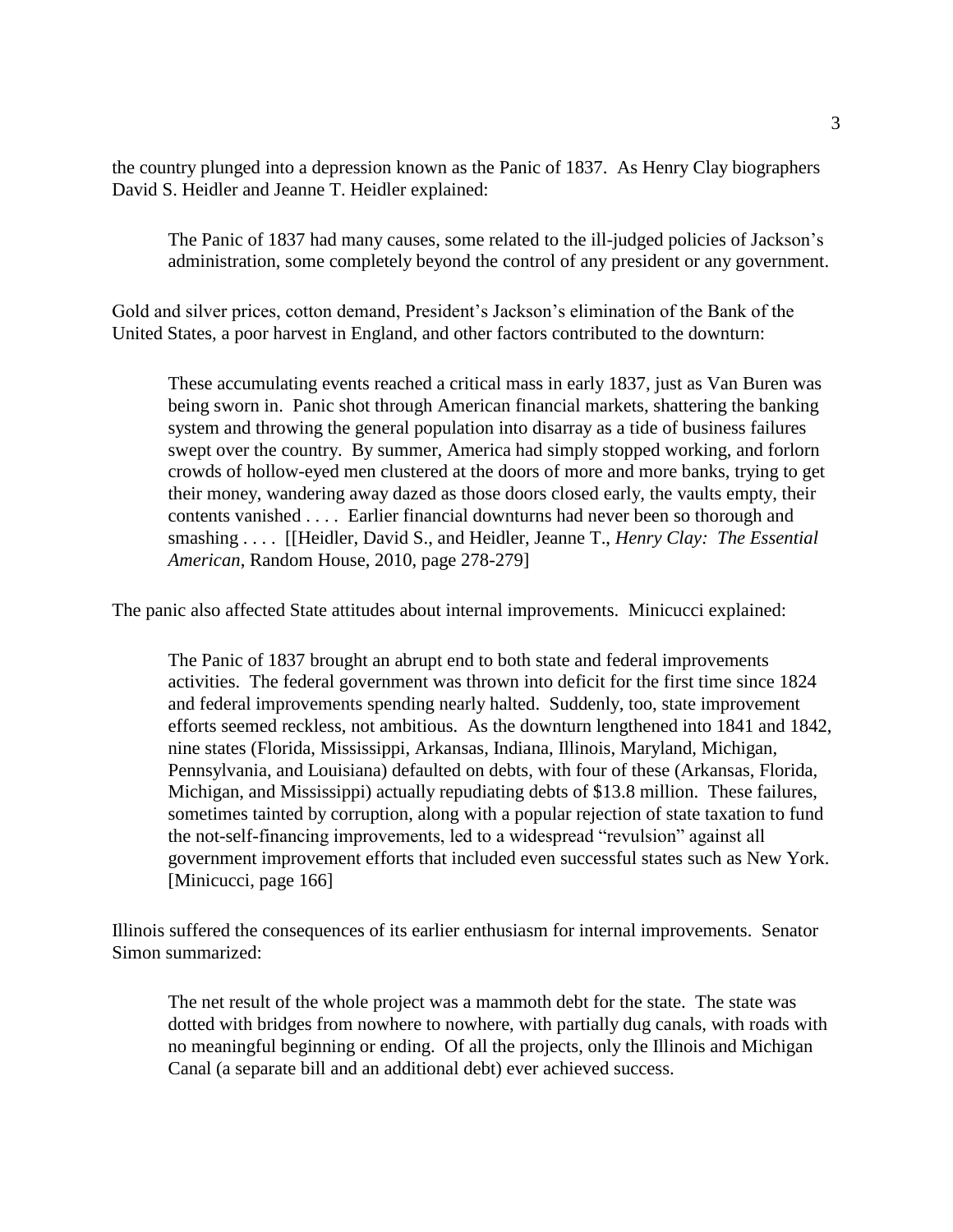Four years after the passage of the measure, Illinois had a debt of \$15,000,000, and Illinois bonds were selling for fifteen cents on the dollar. In 1842, for example, interest charges for the bonds amounted to almost \$800,000, while the total state revenue for that year was \$98,546.14. The state debt kept climbing. By 1853 the debt had reached almost \$17,000,000. Not until 1857 was the state able to pay even the interest on the bonds. Not until 1882 were the bonds finally paid—forty-five years after passage of the measure and seventeen years after Lincoln's death.

Meantime, the legislature in which Lincoln served refused to authorize private corporations to build where there might be "competition" with the state. The result was that neither the state nor private concerns met the need. While other states experienced rapid population growth, some settlers avoided Illinois because of the Gargantuan debt the taxpayers had.

All in all, it was a most unhappy chapter in Illinois history . . . . [Simon, pages 52-53]

Governor Duncan called a special session of the legislature for July 10, 1837, to determine the State's response to the national panic. In an address to the legislature, he urged repeal of the Internal Improvement Act. "In the midst of disasters which have already fallen on the commercial world, and which are still threatening us on all sides, a favorable opportunity occurs to escape from the perils of that system of Internal Improvements . . . so fraught with evil."

The legislature did not agree. "Instead of repealing the measure, the Senate passed a bill increasing the scope of internal improvements, with Lincoln voting for it." [Simon, page 70]

The internal improvements issue remained a "big political headache" in later years, with the State's solvency at stake and no obvious solutions. Aside from the financial difficulties, "the plans in Illinois were riddled with corruption . . . . A lot of money went into unbelievable schemes and found its way into the pockets of unconscionable rascals in public office or in charge of operations." [Simon, page 173]

In 1839, Governor Thomas Carlin called a special session of the legislature for December, the first time the General Assembly met in the new capital of Springfield. In an address to the legislators, Governor Carlin said the Internal Improvements Act had caused a "truly alarming" situation. He urged passage of a law that would concentrate "all future labor and expenditures upon the most useful and promising [rail]road [sic] and to the improvement of such of the larger class of rivers as may be susceptible of steamboat navigation, and to suspend operations and expenditures upon all others." He also called for an investigation of the Board of Public Works. [Simon, page 182]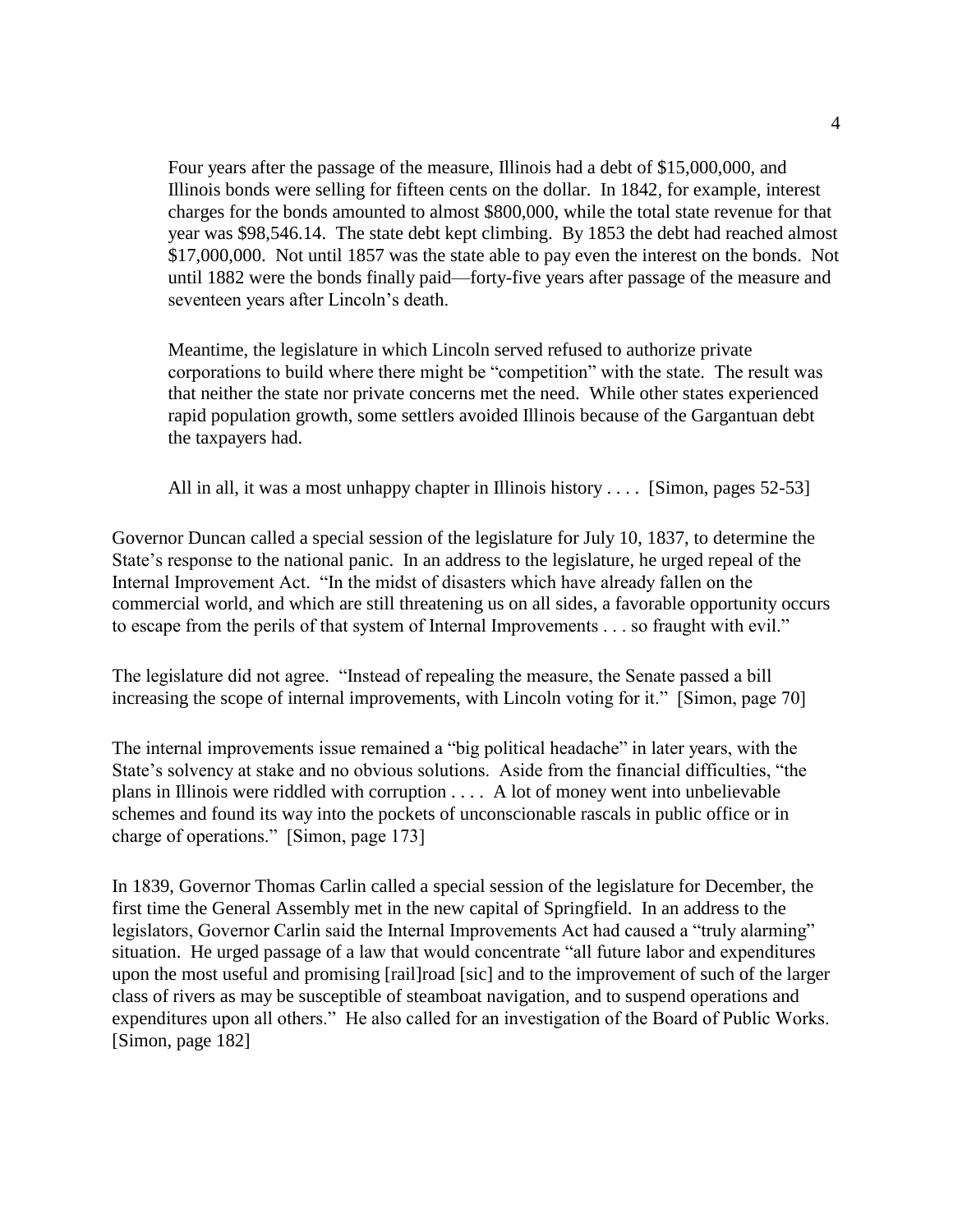The legislature considered many ideas, including repeal of the Internal Improvements Act, an option it rejected. It did pass a bill prohibiting new contracts for "any rail road, turnpike road, or river in this State." It also passed a bill providing for settlement of debts and liabilities resulting from the Internal Improvements Act, but as Simon had pointed out, the problem would not be resolved for decades.

Abraham Lincoln was involved in the internal improvements fight, generally in support of internal improvements, although he "rarely entered into debate." Simon summarized his record by saying that "sensible Lincoln actions on internal improvements were few." He added that, "Viewed from the perspective of the present, Lincoln was always wrong." [Simon, page 186]

The panic lasted through the remainder of Van Buren's single term in office and was one of the reasons he lost his reelection bid in the 1840 election to General William Henry Harrison of the Whig Party.

President Harrison is best known today for serving the shortest term in office, only a month before passing away. Vice President John Tyler, who had represented Virginia in the House and Senate, became President on April 4, 1841.

By the mid-1840s, when the effects of the devastating Panic of 1837 had passed through the country's economic system, the railroad had surpassed roads and canals as the dominant interstate mode of transportation.

According to Minicucci's count of internal improvements prior to the Civil War:

Federal appropriations for internal improvements amounted to \$119.8 million between 1790 and 1860. The bulk of this amount, \$77.2 million, was distributed to the states through indirect methods, such as land grants or distribution of land sale revenues, which would today be labeled "off-budget." And this figure included the 1836 "deposit" of the federal surplus in state banks, which was not explicitly earmarked for improvements. Thus, the first thirty-five Congresses appropriated \$42.6 million in federal funds for improvements to transportation of all sorts.

The largest category involved aids to navigation (\$14.9 million), including expenditures on rivers and harbors:

Of the \$10.4 million in direct road spending, the majority was dedicated to the National Road [\$6,834,000], the single largest federal project of the antebellum era. [Minicucci, pages 161-162]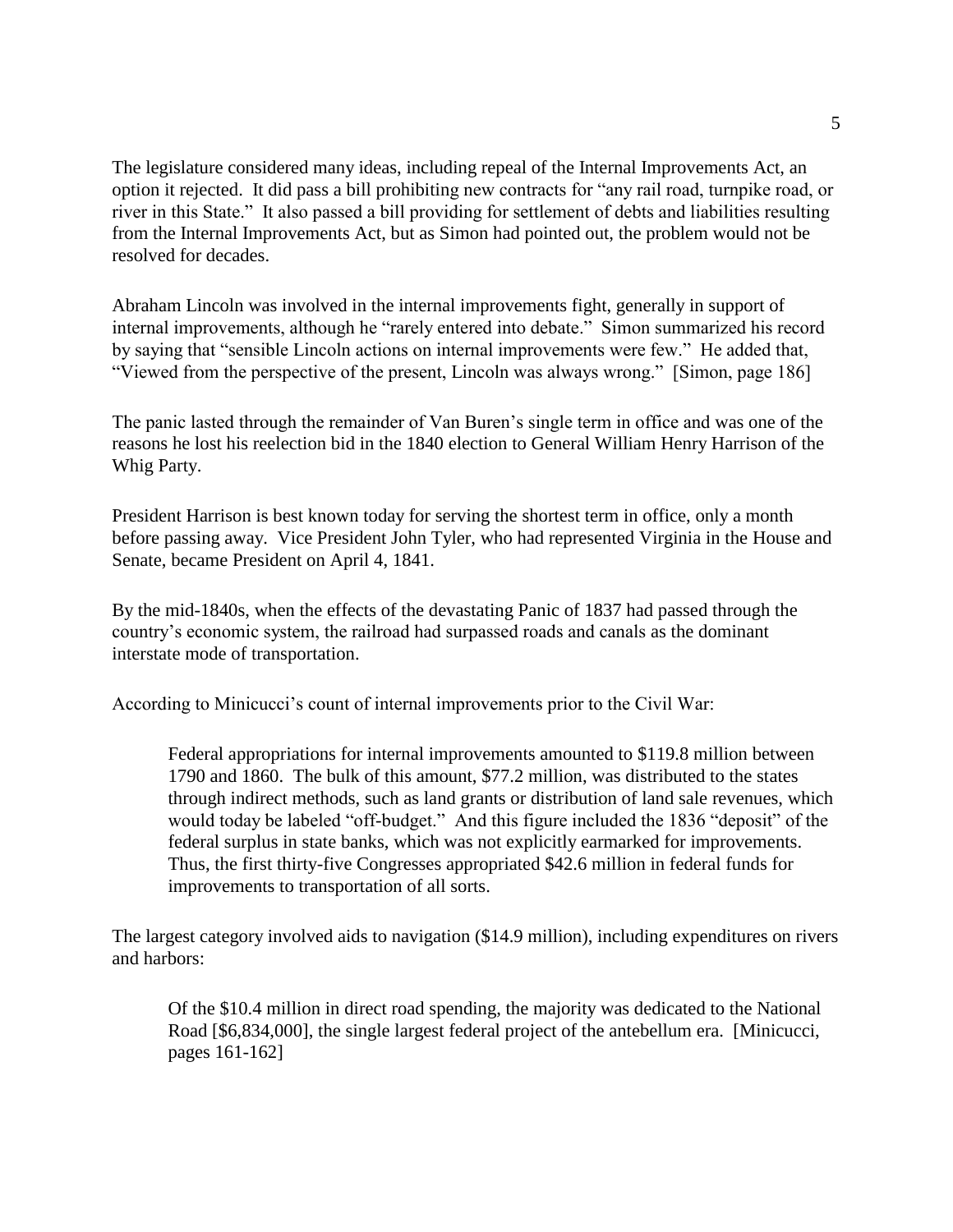#### **President Polk's Stand**

In November 1844, James K. Polk, former President Andrew Jackson's Tennessee ally, won election as the country's  $11<sup>th</sup>$  President. He had served in the House of Representatives (March 1825-March 1839) and as Governor of Tennessee (October 1839-October 1841). During his years in the House, he became chairman of the House Ways and Means Committee in 1833 and Speaker in December 1835.

In accepting the Democratic nomination, he made clear he would serve only one term. He had four goals, as he explained to his new Secretary of the Navy, George Bancroft:

Speaking with a degree of animation seldom seen in the man, he slapped his hand upon his thigh and laid out the four central elements of his presidential ambition.

First, he said, he planned to settle the Oregon question with Great Britain and extend America to its Pacific Ocean. Second, he would acquire California from Mexico and secure for his country an additional broad expanse of coastal territory. Third, he would reduce the Tariff of 1842 and replace its overt protectionism with a pure revenue rationale. And finally he would revive Martin Van Buren's "independent treasury" designed to protect federal monies and ensure currency stability. [Merry, Robert W., *A Country of Vast Designs: James K. Polk, the Mexican War, and the Conquest of the American Continent*, Simon and Schuster Paperbacks, 2010, page 131]

(The goal of an independent treasury was to place Federal revenue in a Federal treasury instead of depositing it in State banks around the country, as President Jackson had done.)

President Polk's inauguration on March 4, 1845, took place on a rainy afternoon:

At the appointed time, before the swearing in, Polk stepped forward to deliver his inaugural address "to a large assemblage of umbrellas," as John Quincy Adams wryly noted in his diary. Standing at the front of the platform, protected from the rain by an umbrella held by a servant, Polk sought to quicken the hearts of Democrats while assuaging fears of Whigs and others. [Merry, page 9]

Beginning with the fourth paragraph of his inaugural address, he stated his central goal of adherence to the Constitution, which he called "the safeguard of our federative compact":

It will be my first care to administer the Government in the true spirit of that instrument, and to assume no powers not expressly granted or clearly implied in its terms. The Government of the United States is one of delegated and limited powers, and it is by a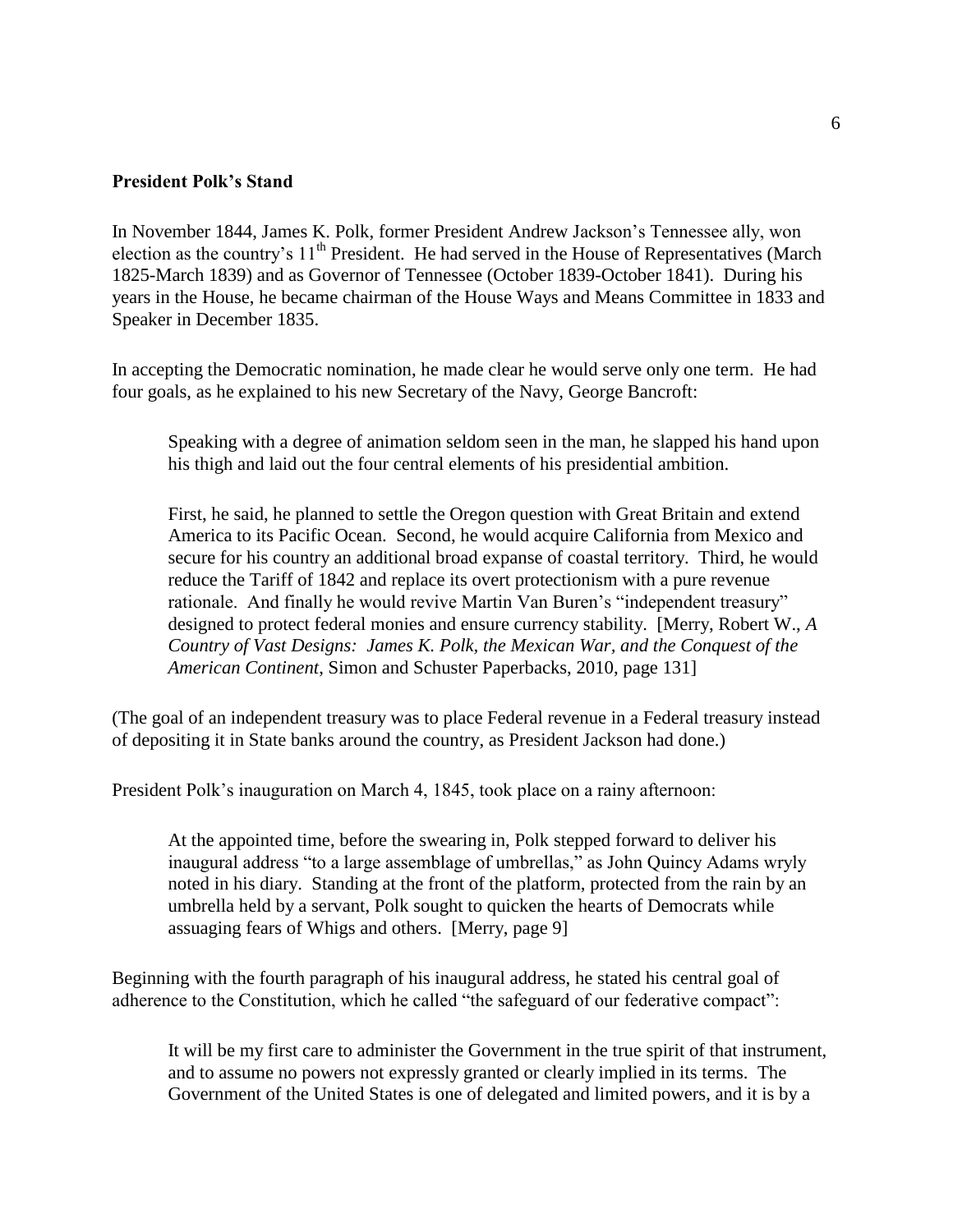strict adherence to the clearly granted powers and by abstaining from the exercise of doubtful or unauthorized implied powers that we have the only sure guaranty against the recurrence of those unfortunate collisions between the Federal and State authorities which have occasionally so much disturbed the harmony of our system and even threatened the perpetuity of our glorious Union.

The States and the central government, he said, were sovereigns of their separate spheres of reserved powers:

While the General Government should abstain from the exercise of authority not clearly delegated to it, the States should be equally careful that in the maintenance of their rights they do not overstep the limits of powers reserved to them.

The new President quoted President Jefferson who, in his first inaugural address "attached deserved importance to 'the support of the State governments in all their rights, as the most competent administration for our domestic concerns and the surest bulwark against antirepublican tendencies' and to the 'preservation of the General Government in its whole constitutional vigor, as the sheet anchor of our peace at home and safety abroad.'"

During his 4 years in office, President Polk vetoed only three bills, two of which involved internal improvements. On August 3, 1846, he vetoed a bill appropriating \$1,378,450 for the improvement of certain harbors and rivers. His veto message stated:

The Constitution has not, in my judgment, conferred upon the Federal Government the power to construct works of internal improvement within the States, or to appropriate money from the Treasury for that purpose.

This "general proposition . . . is so well established . . . that it is not deemed necessary to reiterate the arguments by which it is sustained." That this power was not "properly an incident to any of the granted powers I am fully satisfied."

He also rejected the idea that the power was incidental to the granted powers. The fact that an action is convenient or beneficial does not make it an incidental power. "A construction of the Constitution so broad as that by which the power in question is defended tends imperceptibly to a consolidation of power in a Government intended by its framers to be thus limited in its authority."

He had no doubt on the issue, but said "if there were doubts on this subject, experience has demonstrated the wisdom of the rule that all the functionaries of the Federal Government should abstain from the exercise of all questionable or doubtful powers." If enlarging the powers of the government were deemed proper, Congress should pursue an amendment to the Constitution, thereby appealing to the States and the people to seek their approval of such an expansion: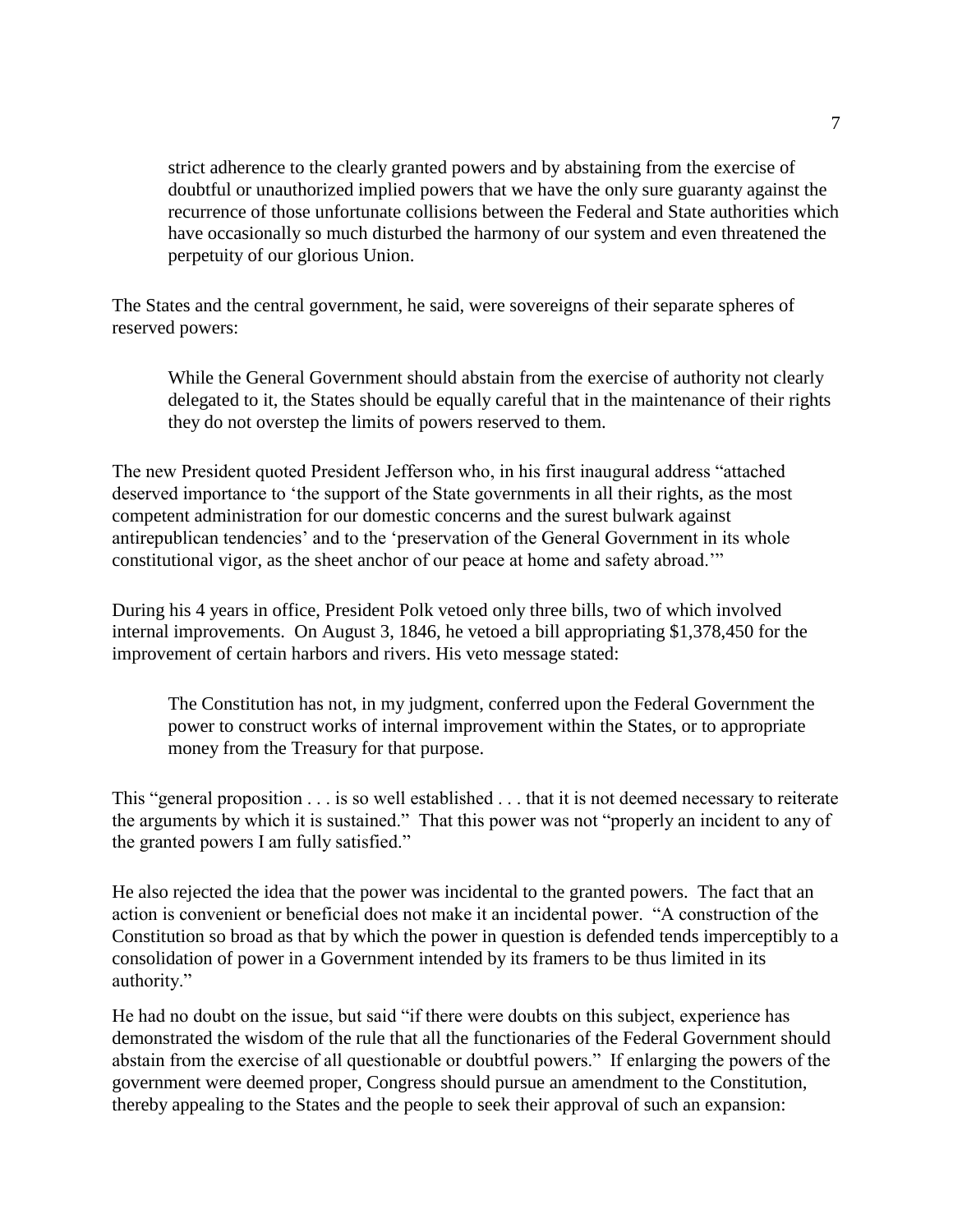This bill assumes the existence of the power, and in some of its provisions asserts the principle that Congress may exercise it as fully as though the appropriations which it proposes were applicable to the construction of roads and canals. If there be a distinction in principle, it is not perceived, and should be clearly defined.

Some of the projects to be funded were in a single State and though some projects were referred to as harbors, "they are not connected with foreign commerce, nor are they places of refuge or shelter for our Navy or commercial marine [sic] on the ocean or lake shores."

He acknowledged that every previous Administration had accepted bills appropriating funds for lighthouses, beacon, buoys, and other measures "for the purpose of rendering navigation safe and easy and of affording protection and shelter for our Navy and other shipping." He was "not disposed to question or disturb the authority to make appropriations for such purposes." Beyond that, however, "the difficulty arises in drawing a line beyond which appropriations may not be made by the Federal Government." In trying to make that distinction, he said:

To sanction the bill with such provisions would be to concede the *principle* that the Federal Government possesses the power to expend the public money in a general system of internal improvements, limited in its extent only by the ever-varying discretion of successive Congresses and successive Executives. It would be to efface and remove the limitations and restrictions of power which the Constitution has wisely provided to limit the authority and action of the Federal Government to a few well-defined and specified objects. Besides these objections, the practical evils which must flow from the exercise on the part of the Federal Government of the powers asserted in this bill impress my mind with a grave sense of my duty to avert them from the country as far as my constitutional action may enable me to do so.

It not only leads to a consolidation of power in the Federal Government at the expense of rightful authority of the States, but its inevitable tendency is to embrace objects for the expenditure of the public money which are local in their character, benefiting but few at the expense of the common Treasury of the whole. It will engender sectional feelings and prejudices calculated to disturb the harmony of the Union. It will destroy the harmony which should prevail in our legislative councils.

Aside from the constitutional objections, President Polk made clear he had other objections "of a serious nature." Between \$1 million and \$2 million of the projects were "of no pressing necessity, and this is proposed at a time when the country is engaged in a foreign war," namely the war with Mexico. Under such circumstances, he did not want to "waste" financial resources "on comparatively unimportant objects." He also wanted to "avoid the accumulation of a large public debt, the existence of which would be opposed to the interests of our people as well as to the genius of our free institutions." Further, if he approved the bill, it would "inevitably lead to large and annually increasing appropriations and drains upon the Treasury, for it is not to be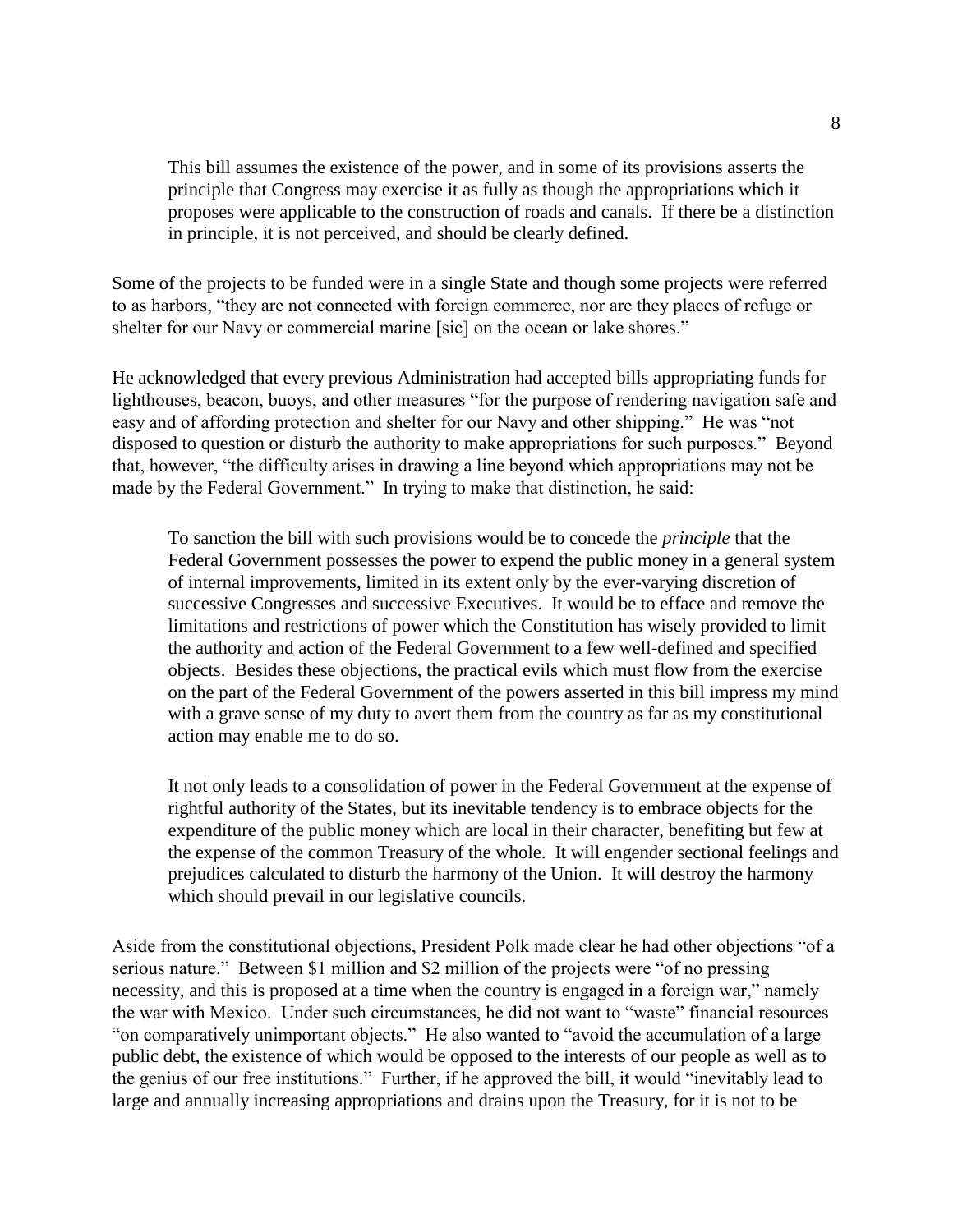doubted that numerous other localities not embraced in its provisions, but quite as much entitled to the favor of the Government as those which are embraced, will demand, through their representatives in Congress, to be placed on an equal footing with them."

The bill's supporters tried to secure a vote overturning the veto, but Congress sustained it.

On March 3, 1847, the final day of the  $29<sup>th</sup>$  Congress, H.R. 84 was passed appropriating \$6,000 to continue works in the territory of Wisconsin and over half a million dollars for harbor and river projects in several States. President Polk pocket vetoed the bill by taking no action on it. With Congress adjourned until December, the bill was not enacted.

President Polk sent a message to Congress on December 15, 1847, explaining his pocket veto:

I entertained insuperable objections to its becoming a law, but the short period of the session which remained afforded me no sufficient opportunity to prepare my objections and communicate them with the bill to the House of Representatives, in which it originated. For this reason the bill was retained, and I deem it proper now to state my objections to it.

He recalled his veto of the earlier harbor and rivers bill and his fear that if it became law, it would result in increasing appropriations for other similar projects.

In pocket vetoing the new bill, he pointed out:

The policy of embarking the Federal Government in a general system of internal improvements had its origin but little more than twenty years ago. In a very few years the applications to Congress for appropriations in furtherance of such objects exceeded \$200,000,000. In this alarming crisis President Jackson refused to approve and sign the Maysville road bill, the Wabash River bill, and other bills of similar character. His interposition put a check upon the new policy of throwing the cost of local improvements upon the National Treasury, preserved the revenues of the nation for their legitimate objects, by which he was enabled to extinguish the then existing public debt and to present to an admiring world the unprecedented spectacle in modern times of a nation free from debt and advancing to greatness with unequaled strides under a Government which was content to act within its appropriate sphere in protecting the States and individuals in their own chosen career of improvement and of enterprise.

The present bill did not appropriate funds for a road or canal, but he could see that if it became law, "it is not easy to perceive the difference in principle or mischievous tendency between appropriations for making roads and digging canals and appropriations to deepen rivers and improve harbors." The history of congressional involvement in internal improvements was "full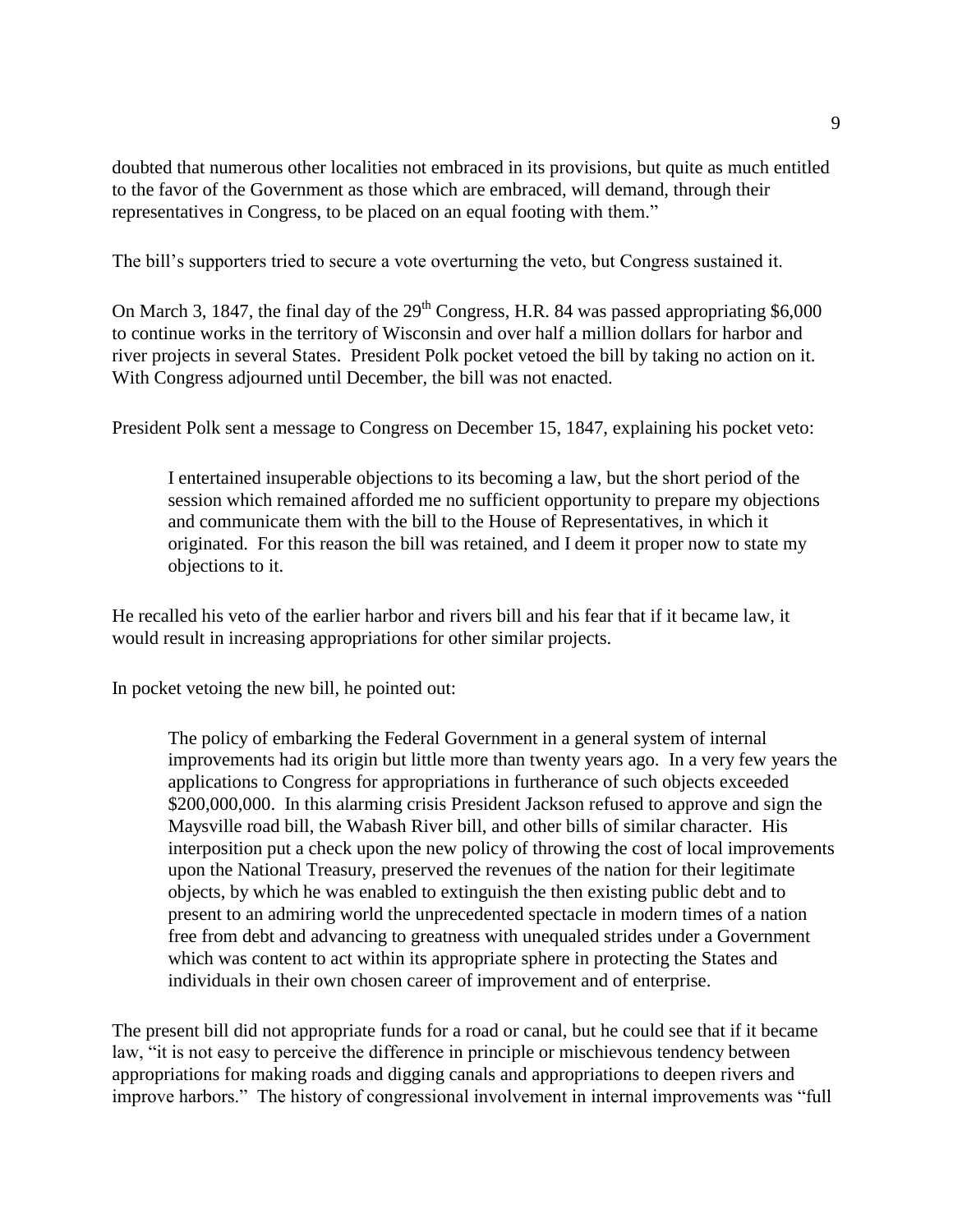of eloquent warnings." Several States embarked on systems of roads and canals, not by taxing residents, but through debt to "ruinous" effect:

If the abuse of power has been so fatal in the States, where the systems of taxation are direct and the representatives responsible at short periods to small masses of constituents, how much greater danger of abuse is to be apprehended in the General Government, whose revenues are raised by indirect taxation and whose functionaries are responsible to the people in larger masses and for longer terms.

By the time President Jackson put a check on the practice, "it had begun to be considered the highest merit in a member of Congress to be able to procure appropriations of public money to be expended within his district or State, whatever might be the object." He added:

We should be blind to the experience of the past if we did not see abundant evidences that if this system of expenditure is to be indulged in[,] combinations of individual and local interests will be found strong enough to control legislation, absorb the revenues of the country, and plunge the Government into a hopeless indebtedness.

One example of the abuse was how Congress stretched terms such as "harbors" and "rivers" to secure funds for bodies of water that in no other context than a Federal appropriations act would be so called. This illustrated how appropriations for internal improvements could be "perverted to the accomplishment of the worst of political purposes." He continued:

During the few years it was in full operation, and which immediately preceded the veto of President Jackson of the Maysville road bill, instances were numerous of public men seeking to gain popular favor by holding out to the people interested in particular localities the promise of large disbursements of public money. Numerous reconnoissances [sic] and surveys were made during that period for roads and canals through many parts of the Union, and the people in the vicinity of each were led to believe that their property would be enhanced in value and they themselves enriched by the large expenditures which they were promised by the advocates of the system . . . . Whole sections of the country were thus sought to be influenced, and the system was fast becoming one not only of profuse and wasteful expenditure, but a potent political engine.

Inevitably, Congress would be called on "under the cloak of public good" for all sorts of improvements. "To enrich neighborhoods by spending within them the moneys of the nation will be the aim and boast of those who prize their local interests above the good of the nation . . . ." No such system could be administered "with any approach to equality among the several States and sections of the Union." (President Polk had reached the same conclusion while serving as chairman of the House Ways and Means Committee during the Jackson Administration.) Further, "a greater practical evil" would arise in how the projects were chosen: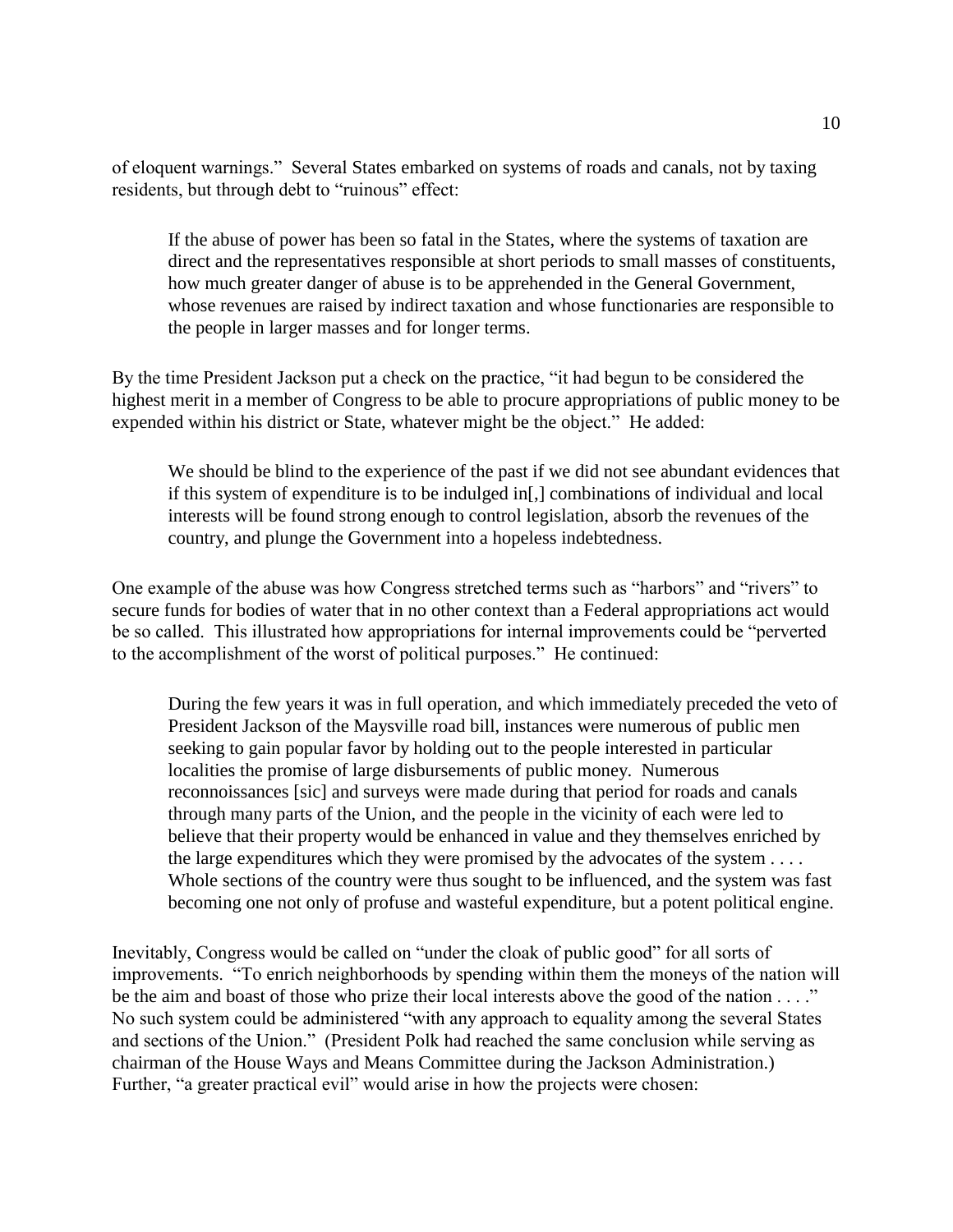The most artful and industrious would be the most successful. The true interests of the country would be lost sight of in an annual scramble for the contents of the Treasury, and the Member of Congress who could procure the largest appropriations to be expended in his district would claim the reward of victory from his enriched constituents. The necessary consequence would be sectional discontents and heartburnings, increased taxation, and a national debt never to be extinguished.

Considering "these portentious consequences," he thought "this course of legislation should be arrested, even were there nothing to forbid it in the fundamental laws of our Union."

In fact, even if practical considerations did not argue against approval, he would veto the bill because the Constitution indicates a process for improving harbors and rivers within the States, "a process not susceptible to the abuses necessarily to flow from the assumption of the power to improve them by the General Government." The Constitution provided that "no State shall, without the consent of Congress, lay any duty of tonnage." President Polk wrote, "Here is a safe provision for the improvement of harbors and rivers in the reserved powers of the States and in the aid they may derive from duties of tonnage levied with the consent of Congress." He cited the many examples of congressional consent, the first for Rhode Island in 1790 and the most recent in 1843 for Maryland. "That the power was constitutionally and rightfully exercised in these cases does not admit of a doubt."

Previous Presidents had sometimes approved appropriations for internal improvements that they did not believe were permitted under the Constitution, but President Polk believed the government should return "to the early and approved construction of the Constitution."

He recalled that he had been in the House when the Maysville bill was considered:

When the bill authorizing a subscription on the part of the United States for stock in the Maysville and Lexington Turnpike Company passed the two Houses, there had been reported by the Committees of Internal Improvements bills containing appropriations for such objects, inclusive of those for the Cumberland road and for harbors and light-houses, to the amount of \$106,000,000. In this amount was included authority to the Secretary of the Treasury to subscribe for the stock of different companies to a great extent, and the residue was principally for the direct construction of roads by this Government. In addition to these projects, which had been presented to the two Houses under the sanction and recommendation of their respective Committees on Internal Improvements, there were then still pending before the committees and in memorials to Congress presented but not referred[,] different projects for works of a similar character, the expense of which can not be estimated with certainty, but must have exceeded \$100,000,000 . . . .

President Jackson's powerful and disinterested appeals to his country appear to have put down forever the assumption of power to make roads and cut canals, and to have checked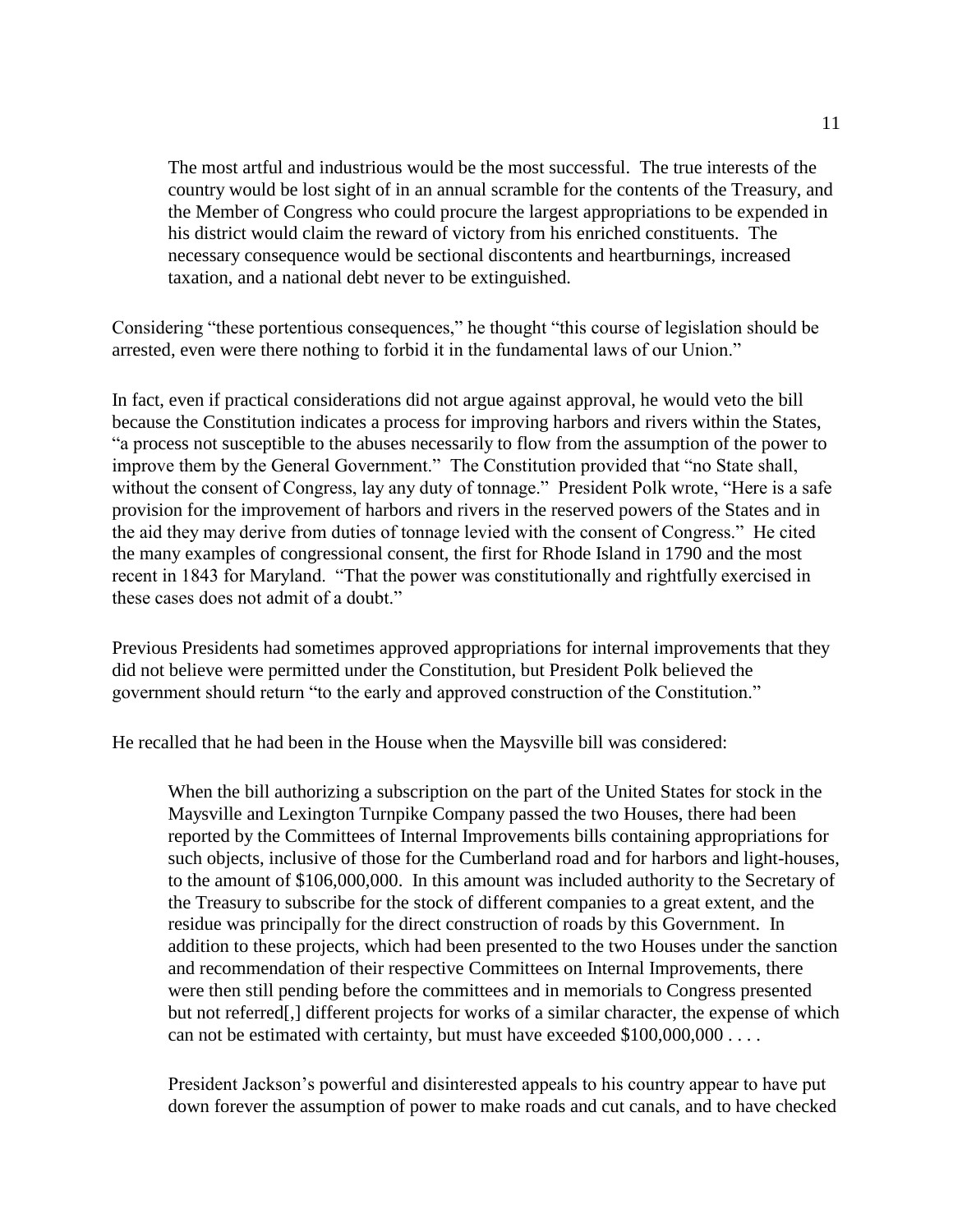the prevalent disposition to bring all rivers in any degree navigable within the control of the General Government. But an immense field for expending the public money and increasing the power and patronage of this Government was left open in the concession of even a limited power of Congress to improve harbors and rivers . . . .

He pointed out that Madison's report on the debates during the Constitutional Convention, published in 1840, did not contain any evidence that the founders intended to grant the General Government the power to build and maintain internal improvements within the States. The founders saw themselves as protecting the rights of their States and did not wish to concede any right of jurisdiction to the General Government over their soil:

A proposition was made in the Convention to provide for the appointment of a "Secretary of Domestic Affairs," and make it his duty, among other things, "to attend to the opening of roads and navigation and the facilitating [of] communications through the United States." It was referred to a committee, and that appears to have been the last of it. On a subsequent occasion a proposition was made to confer on Congress the power to "provide for the cutting of canals when deemed necessary," which was rejected by the strong majority of eight States to three. Among the reasons given for the rejection of this proposition, it was urged that "the expense in such cases will fall on the United States and the benefits accrue to the places where the canals may be cut."

During the consideration of this proposition a motion was made to enlarge the proposed power for "cutting canals" into a power "to grant charters of incorporation when the interest of the United States might require and the legislative provisions of the individual States may be incompetent;" and the reason assigned by Mr. Madison for the proposed enlargement of the power was that it would "secure an easy communication between the States, which the free intercourse now to be opened seemed to call for. The political obstacles being removed, a removal of the natural ones, as far as possible, ought to follow"

The original proposition and all the amendments were rejected, after deliberate discussion, not on the ground, as so much of that discussion as has been preserved indicates, that no direct grant was necessary, but because it was deemed inexpedient to grant it at all. When it is considered that some of the members of the Convention, who afterwards participated in the organization and administration of the Government, advocated and practiced upon a very liberal construction of the Constitution, grasping at many high powers as implied in its various provisions, not one of them, it is believed, at that day claimed the power to make roads and canals, or improve rivers and harbors, or appropriate money for that purpose. Among our early statesmen of the strict-construction class the opinion was universal, when the subject was first broached, that Congress did not possess the power, although some of them thought it desirable.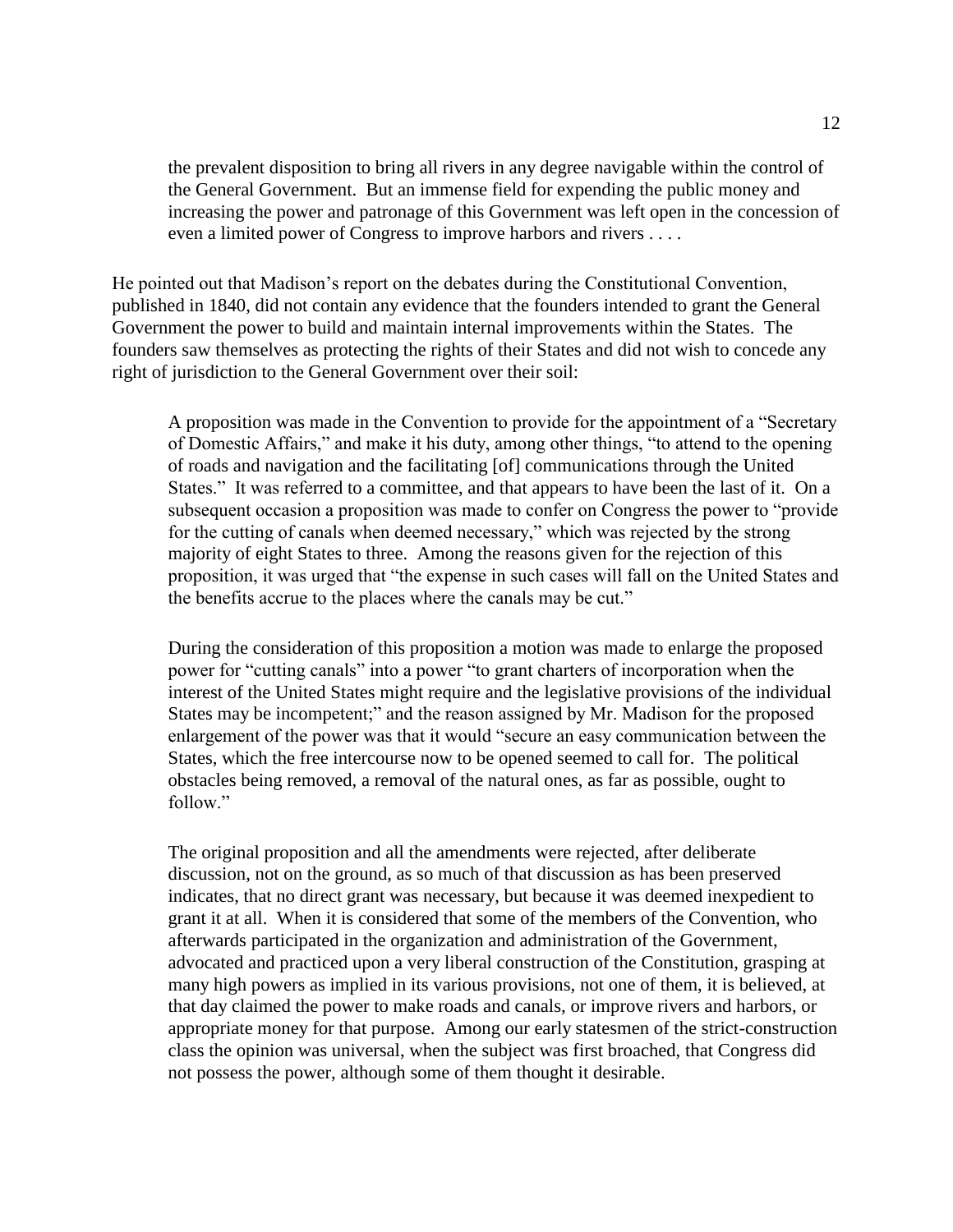President Jackson had acknowledged the precedents established by earlier Presidents and Congresses, but his veto of the Maysville bill and other internal improvement measures had "reversed the precedents which existed prior to that time on the subject of internal improvements."

President Polk also rejected the view of those who thought internal improvement appropriations could be justified because the Constitution granted Congress the "power to regulate commerce with foreign nations, and among the several States, and with the Indian tribes." The authority to "regulate," he said, "presupposes the existence of commerce, and, of course, the means by which and the channels through which commerce is carried on." He added that the term did not confer "creative power":

If the definition of the word "regulate" is to include the provision of means to carry on commerce, then have Congress not only power to deepen harbors, clear out rivers, dig canals, and make roads, but also to build ships, railroad cars, and other vehicles, all of which are necessary to commerce. There is no middle ground.

Following establishment of President Washington's first administration under the Constitution, the provision was applied "by prescribing general rules by which commerce should be conducted," for example by treaties with other countries and among the States by laws involving "the coasting trade and the vessels employed therein, and for the better security of passengers in vessels propelled by steam, and by the removal of all restrictions upon internal trade." From the earliest years to the present that is how the constitutional grant of power had been administered.

If a power to appropriate funds for internal improvements was desirable, a constitutional amendment was the appropriate means for conveying that power to the Congress. "This course has been recommended successively by Presidents Jefferson, Madison, Monroe, and Jackson, and I fully concur with them in opinion."

(President Polk's third veto occurred on August 8, 1846. He vetoed S. 68, a bill to provide for the ascertainment and satisfaction of claims of American citizens for spoliations committed by the French prior to July 31, 1801. The veto was sustained.)

# **Lincoln Responds**

One person who did not concur with President Polk was Representative Abraham Lincoln. He had been a lawyer and Illinois State legislator who won election to the House as a Whig in 1846, pledging to serve only one term (the  $30^{th}$  Congress, December 6, 1847 – March 3, 1849), a common practice of the period.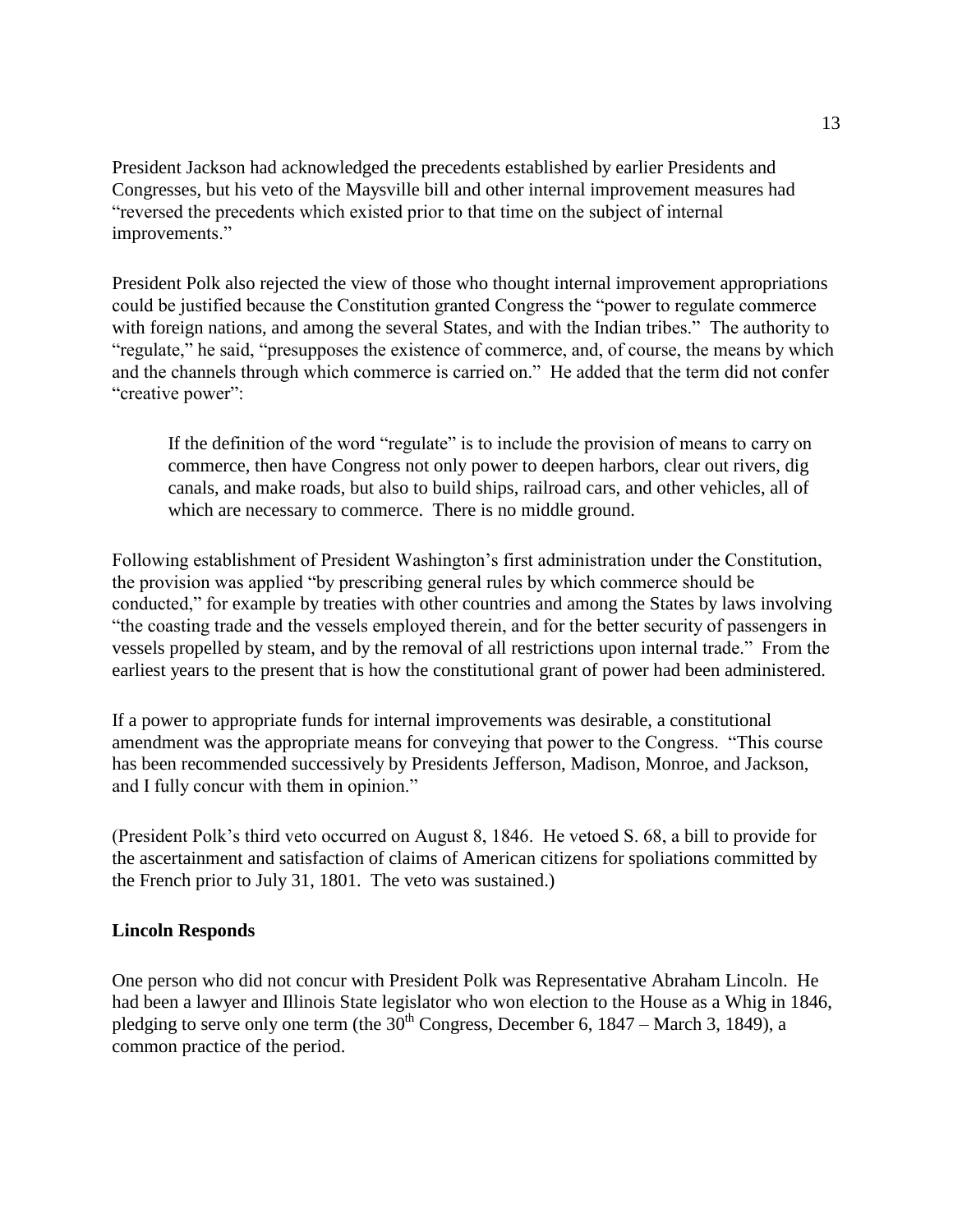Representative Lincoln had been a member of the Whig Party since its inception and was active in the Illinois State Whig organization. The Whigs began as an opposition party to President Jackson, with their name dating to 1834. Senator Clay, Representative Lincoln's political hero, had secured a Senate censure of President Jackson for exceeding his authority in removing deposits from the Bank of the United States and placing the funds in State banks. The Heidlers explained the origin of the party's name:

In a speech to the Senate on April 14, 1834, Clay likened the opposition to Jackson to the British Whigs' opposing the dictatorial policies of their King  $\sin$  the 17<sup>th</sup> through 19<sup>th</sup> century, still active at the time of Clay's speech]. Clay was not the first to call Jackson's antagonists Whigs, but his use of the label in the speech struck a chord because of the growing impression that the Democrat Old Hickory was becoming "King Andrew." This loose coalition of allies would henceforth be called Whigs. [Heidler, page 266]

Like any national party, the Whig Party consisted of a coalition of viewpoints, but the essence was Clay's American System:

Whigs wanted the government to establish a national bank to stabilize the currency, wanted protective tariffs to promote American industry, wanted internal improvements to facilitate American commerce. Democrats wanted an expanding, expansive "agricultural empire" and consequently pushed for Texas annexation and later fought a war to acquire California. Whigs wanted economic improvement through internal improvements and recoiled from expansionism. [Heidler, page 315]

During organization of the  $30<sup>th</sup>$  Congress, Representative Lincoln was assigned to the Committee on Post Offices and Post Roads. In a book about Representative Lincoln's single term, Chris DeRose described the committee's work:

This was a major committee, charged with making policy for what was, and still is for many, the function of the federal government most relevant to their everyday lives. At the time, regular mail delivery was not guaranteed, which affected where people could choose to live and do business. The post office was also one of the largest components of the national government. The committee's mandate was "to consider all petitions, resolutions, and matters relating to post offices and post roads." This included 153,000 miles of postal routes; their employees and contractors traveled 39 million miles in the course of a year, 4 million by rail and 3.2 million by steamboat, 15 million by coaches and yet another 15 million by "modes of inferior grade." [DeRose, Chris, *Congressman Lincoln: The Making of America's Greatest President*, Threshold Editions, 2013, page 100]

Throughout his term, Representative Lincoln championed a committee bill establishing new postal routes: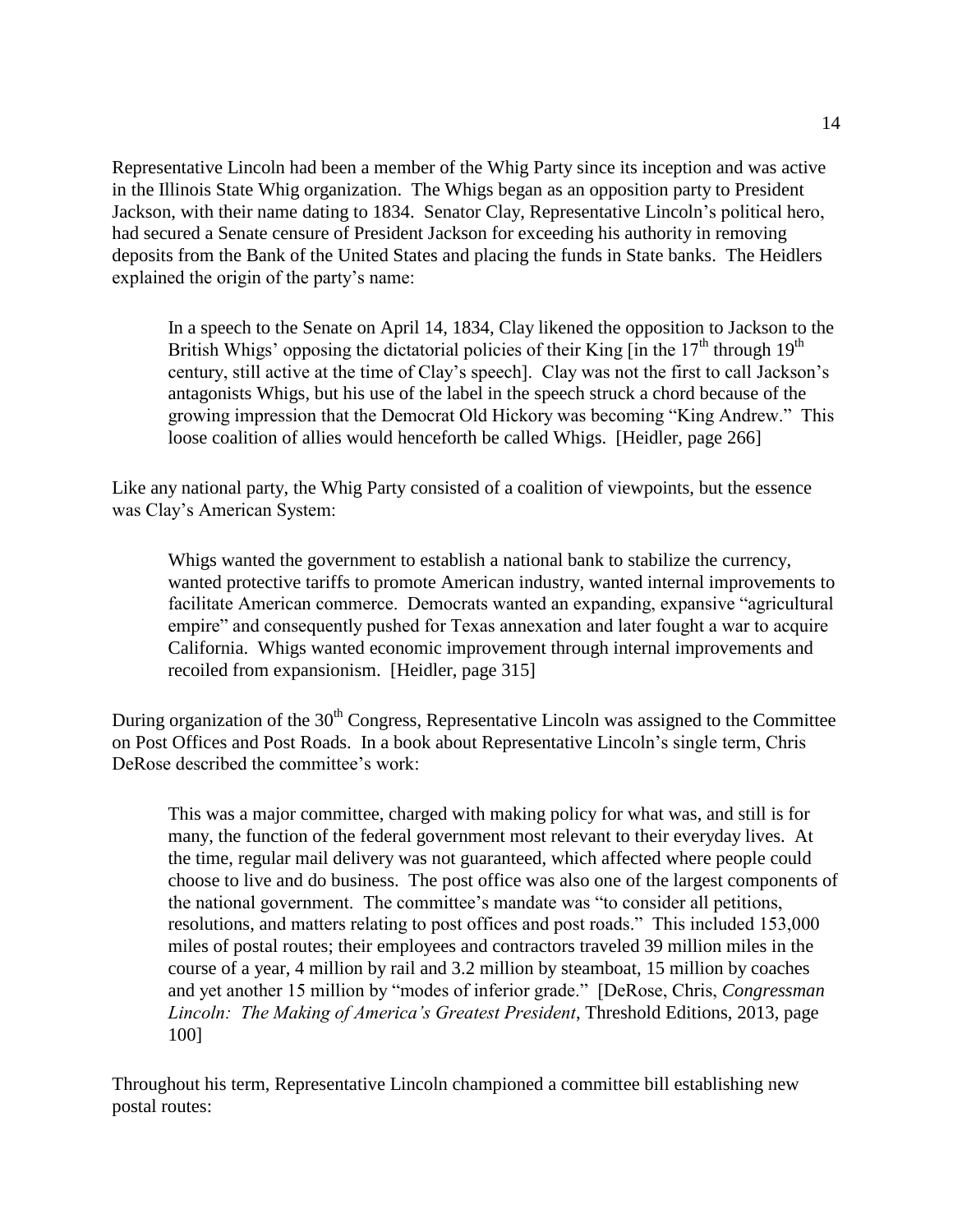If passed, it would stitch together thousands of new miles of postal routes, creating new migration and business opportunities for many Americans. Lincoln's handwriting is all over the legislation, not only for Illinois but elsewhere. This strongly suggests that he was conferring with other members, trying to see what the needs were in their home states and trying to secure their support for the bill. The bill itself was revised many times to reflect these concerns, with little scribbled amendments written on scraps of paper stuck to the page, lines crossed out by hand, sections covered over with paper that changed their language. Lincoln was careful to pay attention to the petitions of his constituents on the subject . . . . The bill faced a number of procedural setbacks, however, and it was returned to committee with its fate very uncertain. [DeRose, page 165]

Representative Lincoln "scored his most significant legislative achievement" when H.R. 599, "an act to establish certain post routes," emerged from committee again on July 19, 1848, for House consideration:

This time it passed the House of Representatives without a recorded vote, and headed for the Senate. A bill does not get shelved in committee only to return months later and pass without a recorded vote unless there is a substantial amount of behind-the-scenes work. No doubt Lincoln did his share and more to see this important legislation succeed. [DeRose, pages 183-184]

After the bill passed the Senate, President Polk signed H.R. 599 into law on August 14, 1848:

Lincoln had worked hard on this bill in committee and had navigated it through rough waters on the floor, working with members from other states to win their support. Lincoln did not give up when the bill was sent back to committee or again faced trouble on the floor. And now it was signed into law by the president of the United States. Thousands of Americans would benefit from the ability to send and receive letters and packages through the mail, and thousands more would be able to move to new towns. It might not have the excitement of the questions of war and slavery, but this is a concrete example of Congress doing real good for real people. And it was a major accomplishment for the freshman congressman who ran point on the bill. [DeRose, pages 198-199]

Representative Lincoln, the Whig, opposed much of the agenda of the Democratic President, including the Mexican war. The young Congressman's best known venture in the House was to introduce the "Spot Resolutions," which called on President Polk to show the exact spot on United States soil where blood was spilled in an attack that justified the war with Mexico. The bills failed and Representative Lincoln was later ridiculed for being "spotty" and lost popularity in Illinois.

Representative Lincoln, as in his days in the Illinois General assembly, was interested in internal improvements, a key tenet of the Whigs, as discussed earlier. In the long interval between his election and the start of his first session of Congress, Lincoln attended the Northwestern River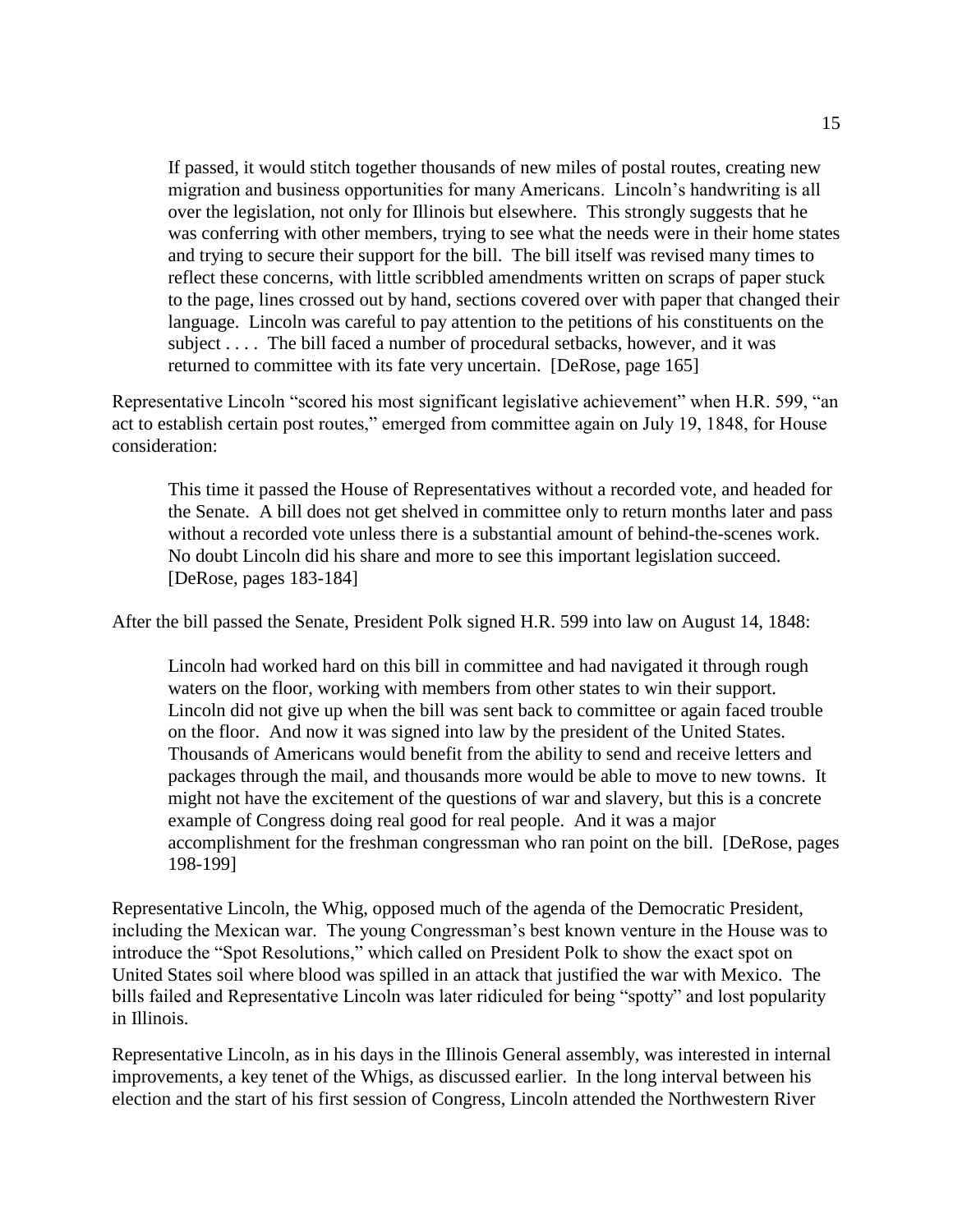and Harbor Convention in Chicago on July 5-7, 1847. Sponsors had called the convention to protest President Polk's veto.

On the second day of the convention, David Dudley Field of New York, a leading attorney, defended the veto. According to a contemporary account in *The New York Weekly Tribune* on July 17, 1847, Field's was an "able and courteous speech in favor of strict construction and of such river and harbor improvements only as are consistent therewith." However, as Mentor L. Williams wrote in a 1949 article about the convention, "He was severely heckled from the floor and the meeting was conveniently adjourned."

Representative-elect Lincoln was a minor figure during the convention, but that afternoon began with Lincoln briefly responding to Field while the committee on resolutions completed its work behind the scenes. The *Weekly Tribune* reported that Lincoln, "a tall specimen of Illinoian, just elected to congress from the only Whig District in the state, spoke briefly and happily in reply to Mr. Field." Lincoln told the convention he had not planned an address, but agreed to respond in the few minutes before the committee on resolutions was ready to report. "We meet here to promote and advance the cause of internal improvements." He did not want to cause "division and discord," but harmony and good feeling. The Democratic and Whig parties disagreed on internal improvements, but he urged the convention "to unite, like a band of brothers, for the welfare of the common country." He urged the parties to "meet each other in the spirit of conciliation and good feeling."

In any debate on internal improvements, "it is impossible to speak without alluding, in some manner, to constitutional questions." He urged the convention to listen to Democrats:

Democrats do not wish to do any thing in this Convention that will conflict with their past course, and if questions should come up which they do not approve, they should be permitted to protest against them. I hope there will be no more interruption—no hisses no jibes.

Although Field had begun his argument by questioning the constitutionality of making appropriations for internal improvement, Lincoln did not feel he could respond in detail in the limited time available, nor had he prepared to do so:

All agree that something in the way of internal improvement must be done. The difficulty is to discriminate, when to begin and where to stop. There is great danger in going too far. Members of Congress will be influenced by sectional interests and sectional feelings. I have not taken the pains to write out my opinions upon the construction to be put upon the constitution. Any construction, that there is something to be done for the general good and no power to do it, would be wrong. I do not go for sectional improvements, though all are more or less sectional. Is there any way to make improvements, except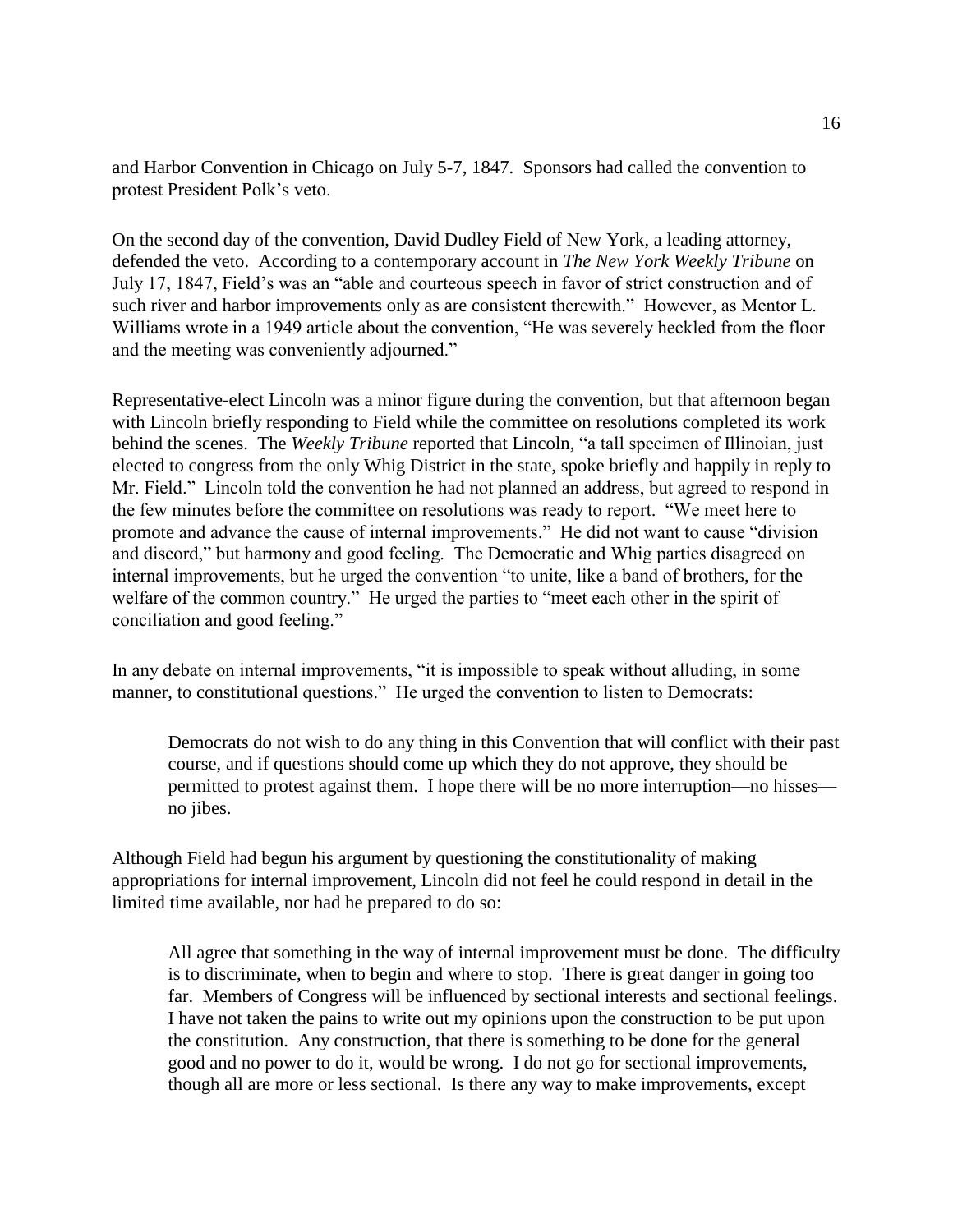some persons are benefited more than others? No improvement can be made that will benefit all alike.

Field had asked a "pertinent question" that he had not answered, as Lincoln summarized:

Who is to decide differences of opinion on constitutional questions? What tribunal? How shall we make it out? The gentleman from Pennsylvania, the Hon. Andrew Stewart, says Congress must decide. If Congress has not the power, who has? Is it not, at least, for Congress to remedy the objection, and settle this great question?

## He concluded:

I have the highest respect for the gentleman from New York. In his speech, he made a beautiful appeal in behalf of the Constitution. He implores us, by all considerations, to foster and protect it. He loves the Constitution. I hope I may love it as well as he does, but in a different way. He looks upon it as a net work, through which may be sifted the seeds of discord and dissension. I look upon it as a complete protection to the Union. He loves it in his way; I in mine. There are many here who entertain the same views which I do, who will, I doubt not, sustain me and with these remarks I beg leave to close. ["Speech of Mr. Lincoln, of Illinois," *Missouri [St. Louis] Daily Republican*, July 12, 1847; Williams, Mentor L., "The Chicago River and Harbor Convention, 1847, *The Mississippi Valley Historical Review*, March 1949, page 610; also cited in Simon, page 317]

On June 20, 1848, Representative Lincoln took to the floor of the House to deliver an address on internal improvements in response to President Polk's veto message of December 15, 1847. In the speech, Lincoln elaborated on the themes he had not introduced in his brief convention speech. Many years later, when circumstances had revived interest in Federal involvement in roads, good roads advocates occasionally cited Representative Lincoln's floor speech as illustrating the need for Federal involvement in improving the country's roads. For example, the National Old Trails Road Association reprinted the speech in editions of its promotional book, *The Great Historic Highway*.

Representative Lincoln began by referring to the Democratic convention, held in May 1848 in Baltimore, that had nominated Senator Lewis Cass of Michigan, a General during the War of 1812, and a Governor of his State, for President. (As noted, President Polk had pledged to serve only one term.) The convention had adopted a resolution stating:

That the Constitution does not confer upon the General Government the power to commence and carry on a general system of internal improvements.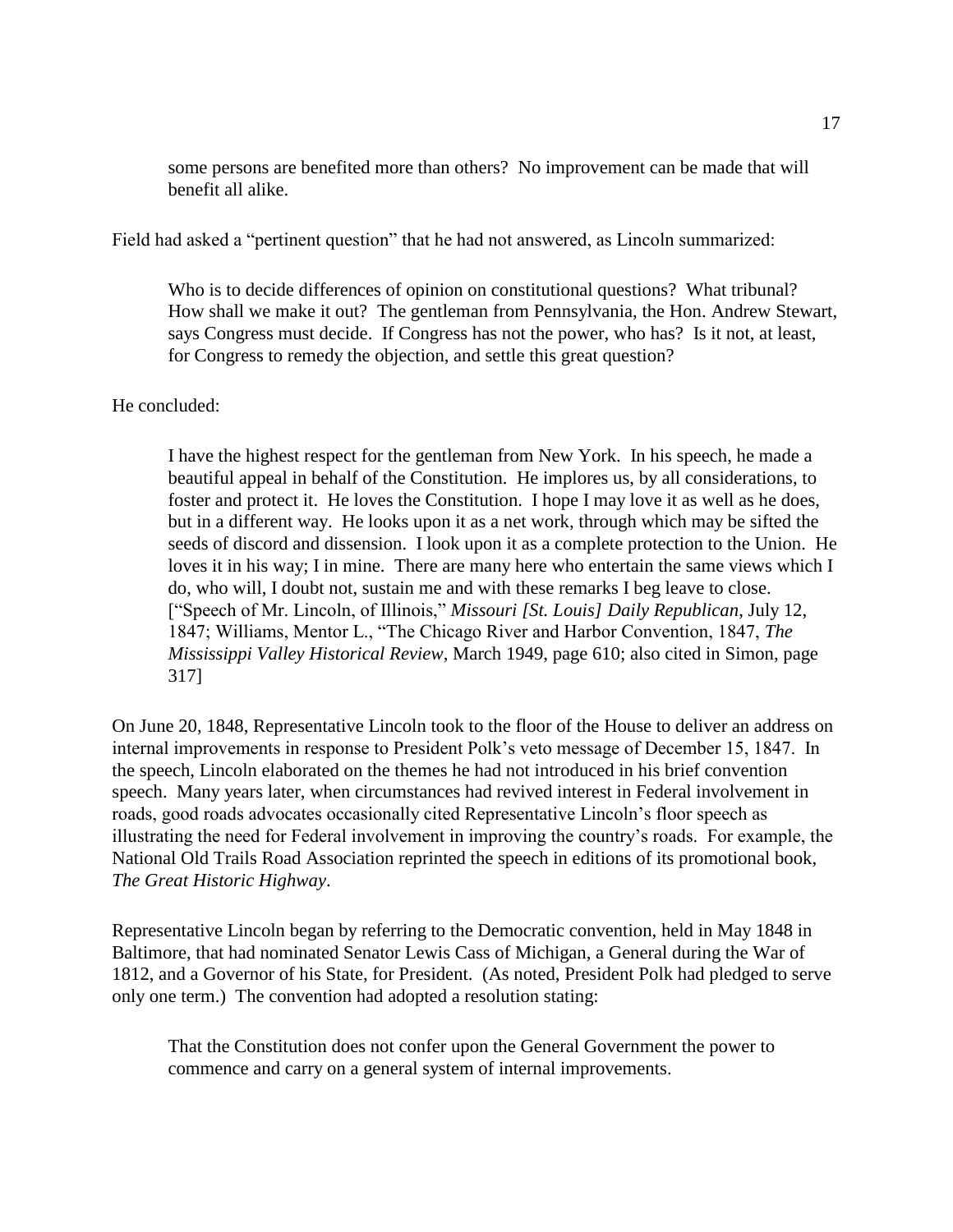Senator Cass pledged to adhere to this and other resolutions adopted during the convention.

Representative Lincoln stated that these developments, including the Polk veto message, showed that the internal improvements question was more intense than at any period. He knew many Democrats who disagreed with the resolution on internal improvements but would vote for Senator Cass out of party loyalty. "In this way the internal improvement Democrats are to be, by a sort of forced consent, carried over and arrayed against themselves on this measure of policy." President Cass would then justify vetoing internal improvements bills by citing President Polk's veto from the previous December and the "Democratic Platform" (quotation marks supplied by Representative Lincoln):

This being the case, the question of improvements is verging to a final crisis; and the friends of this policy must now battle, and battle manfully, or surrender all.

He listed the general arguments against appropriations for internal improvements as cited by President Polk:

First—because they would overwhelm the treasury. Second—Because, while their burdens would be general, their benefits would be local and partial, involving an obnoxious inequality. Third—because they would be unconstitutional. Fourth—Because the States may do enough by the levy and collection of tonnage duties; or if not. Fifth— That the Constitution may be amended.

He summed up these arguments by saying, "Do nothing at all, lest you do something wrong." In short, "we must abandon the improvements of the country altogether, by any and every authority, or we must resist and repudiate the doctrines of this message." He then responded to each point.

He could not deny that a system of internal improvements would lead to "a tendency to undue expansion. Such a tendency is founded in the nature of the subject." He explained:

A member of Congress will prefer voting for a bill which contains an appropriation for his district, to voting for one which does not; and when a bill shall be expanded till every district shall be provided for, that it will be too greatly expanded is obvious.

This was true, however, also of State legislatures:

Go where we will, the difficulty is the same. Allow it to drive us from the halls of Congress, and it will, just as easily, drive us from the State legislatures. Let us, then, grapple with it, and test its strength. Let us, judging of the future by the past, ascertain whether there may not be, in the discretion of Congress, a sufficient power to limit and restrain this expansive tendency within reasonable and proper bounds.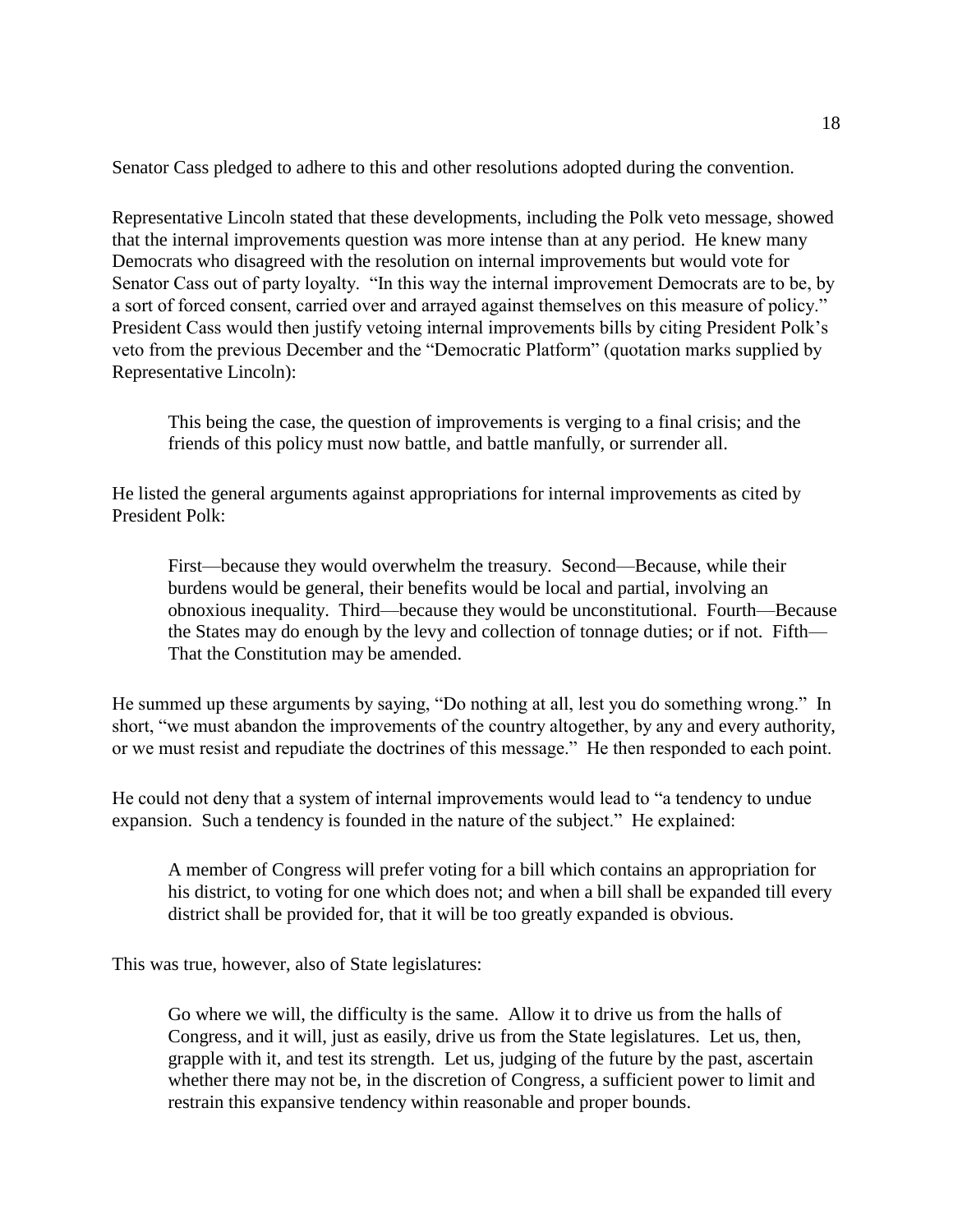President Polk's veto message demonstrated that he valued the evidence of history, as when he stated that at one point Members of Congress had \$200 million in appropriations pending for internal improvements:

Why did he not tell us how much was granted? Would that not have been better evidence?

President Polk had referred to the single term of President John Quincy Adams as the period when authority to appropriate funds for internal improvements "was fully asserted and exercised." Having quoted the President, Representative Lincoln said:

This, then, was the period of greatest enormity. These, if any, must have been the days of the two hundred millions. And how much do you suppose was really expended for improvements during that four years? Two hundred millions? One hundred? Fifty? Ten? Five? No, sir; less than two millions. As shown by authentic documents, the expenditures on improvements during 1825, 1826, 1827, and 1828 amounted to one million eight hundred and seventy-nine thousand six hundred and twenty-seven dollars one cent . . . . This fact shows that when the power to make improvements "was fully asserted and exercised," the Congress did keep within reasonable limits; and what has been done, it seems to me, can be done again.

As for the President's second point, Representative Lincoln again had to concede that "there is some degree of truth" in saying that while the burden of paying for improvements was general, the benefit would be local. "No commercial object of government patronage can be so exclusively general as to not be of some peculiar local advantage." He cited the U.S. Navy, which provided general protection by driving pirates from the ocean or removing a snag from a navigable river. Despite these undeniable general benefits, "yet even the navy is of some peculiar advantage to Charleston, Baltimore, Philadelphia, New York, and Boston, beyond what it is to the interior towns of Illinois."

He added that, "the converse is also true. Nothing is so local as to not be of some general benefit." He cited the Illinois and Michigan Canal, which had opened a couple of months earlier in 1848, as an example. The State had established a commission in 1823 to build the 96-mile canal linking the Chicago River at Bridgeport near Chicago and the Illinois River at LaSalle. "Every inch of it is within the State of Illinois," but it was carrying sugar from New Orleans to Buffalo. "Supposing benefit of the reduction of the cost of carriage to be shared between seller and buyer, the result is that the New Orleans merchant sold his sugar a little dearer, and the people of Buffalo sweetened their coffee a little cheaper than before—a benefit resulting from the canal, not to Illinois, where the canal is, but to Louisiana and New York, where it is not." He drew the conclusion: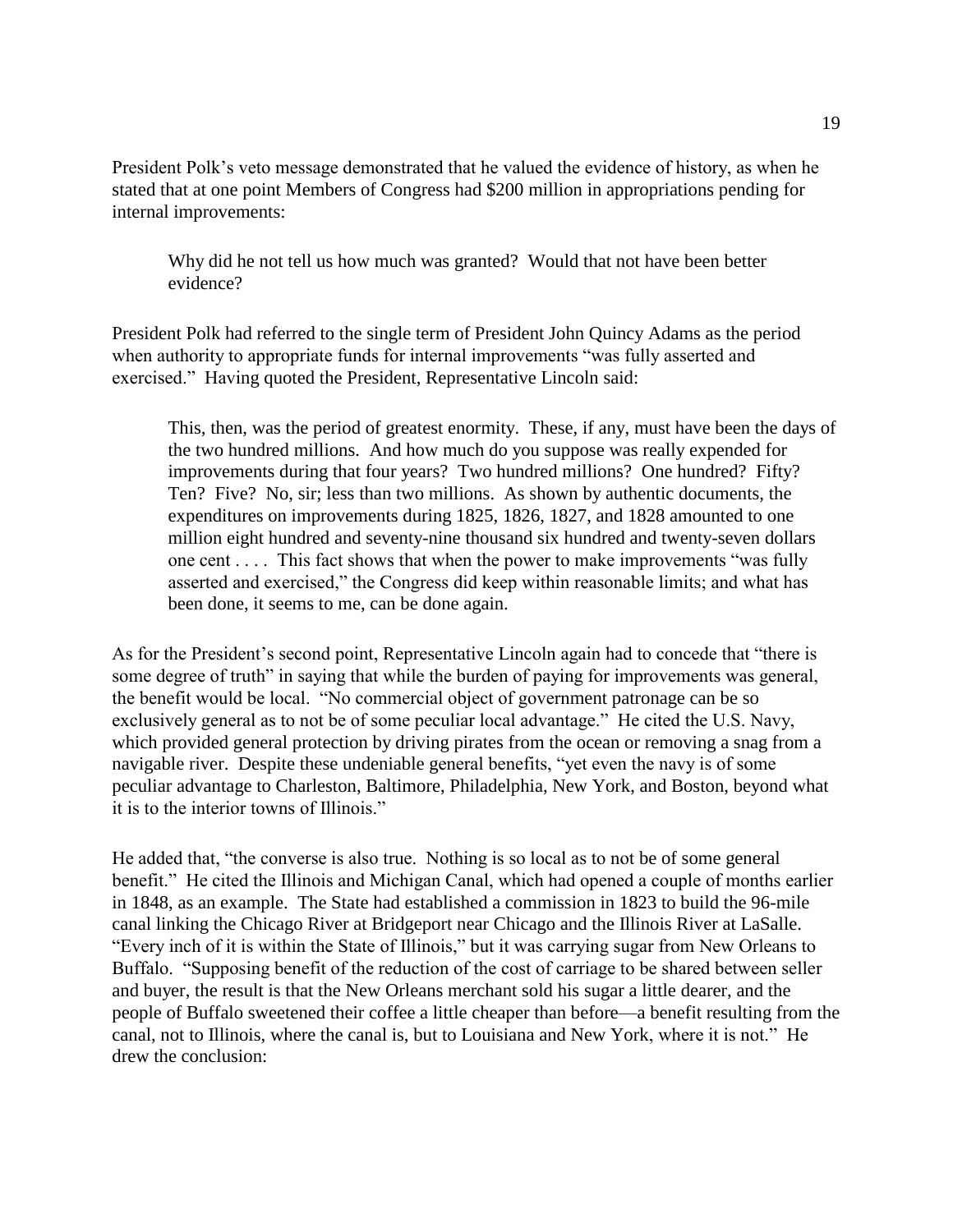The just conclusion from all this is that if the nation refuse to make improvements of the more general kind because their benefits may be somewhat local, a State may for the same reason refuse to make an improvement of a local kind because its benefits may be somewhat general. A State may well say to the nation, "If you will do nothing for me, I will do nothing for you." Thus it is seen that if this argument of "inequality" is sufficient anywhere, it is sufficient everywhere, and puts an end to improvements altogether.

Inequality should "never be embraced for its own sake," he said, "but is every good thing to be discarded which may be inseparably connected with some degree of it?" Since the capital, Washington, benefited local land owners, he asked if it should be removed?

And if so, where shall we set it down, and be free from the difficulty? To make sure of our object, shall we locate it nowhere, and have Congress hereafter to hold its sessions, as the loafer lodged, "in spots about?" I make no allusion of the present President when I say there are few stronger cases in this world of "burden to the many and benefit to the few," of "inequality," than the presidency itself is by some thought to be. An honest laborer digs coal at about seventy cents a day, while the President digs abstractions at about seventy dollars a day. The coal is clearly worth more than the abstractions, and yet what a monstrous inequality in the prices! Does the President, for this reason, propose to abolish the presidency? He does not, and he ought not.

The question should be whether something had more evil than good because "few things [are] wholly evil or wholly good," and that was certainly true of government policy. In considering policies, therefore, "our best judgment of the preponderance between them is continually demanded." Why should not this proposition be applied to the question of internal improvements? "Why, as to improvements, magnify the evil, and stoutly refuse to see any good in them?"

Representative Lincoln admitted that on the third question, that of constitutionality, "I have not much to say." Being simply a new congressman from Illinois, he could not compete with the arguments advanced over the years by the "ablest and the best of men" who had "gone over the whole ground long ago." He would, however, briefly note a few of the arguments.

President Polk had cited President Jefferson's 1806 message to Congress arguing that an amendment would be needed if Congress wished to exercise the authority to appropriate funds for "the great purpose" of internal improvements. Representative Lincoln quoted from President Jefferson's 1806 message to Congress calling for an amendment. Referring to the fact that in contrast with President Polk, former President Jefferson thought such an amendment would be good for the country, Representative Lincoln said:

I introduce this not to controvert just now the constitutional opinion, but to show that, on the question of expediency Mr. Jefferson's opinion was against the present President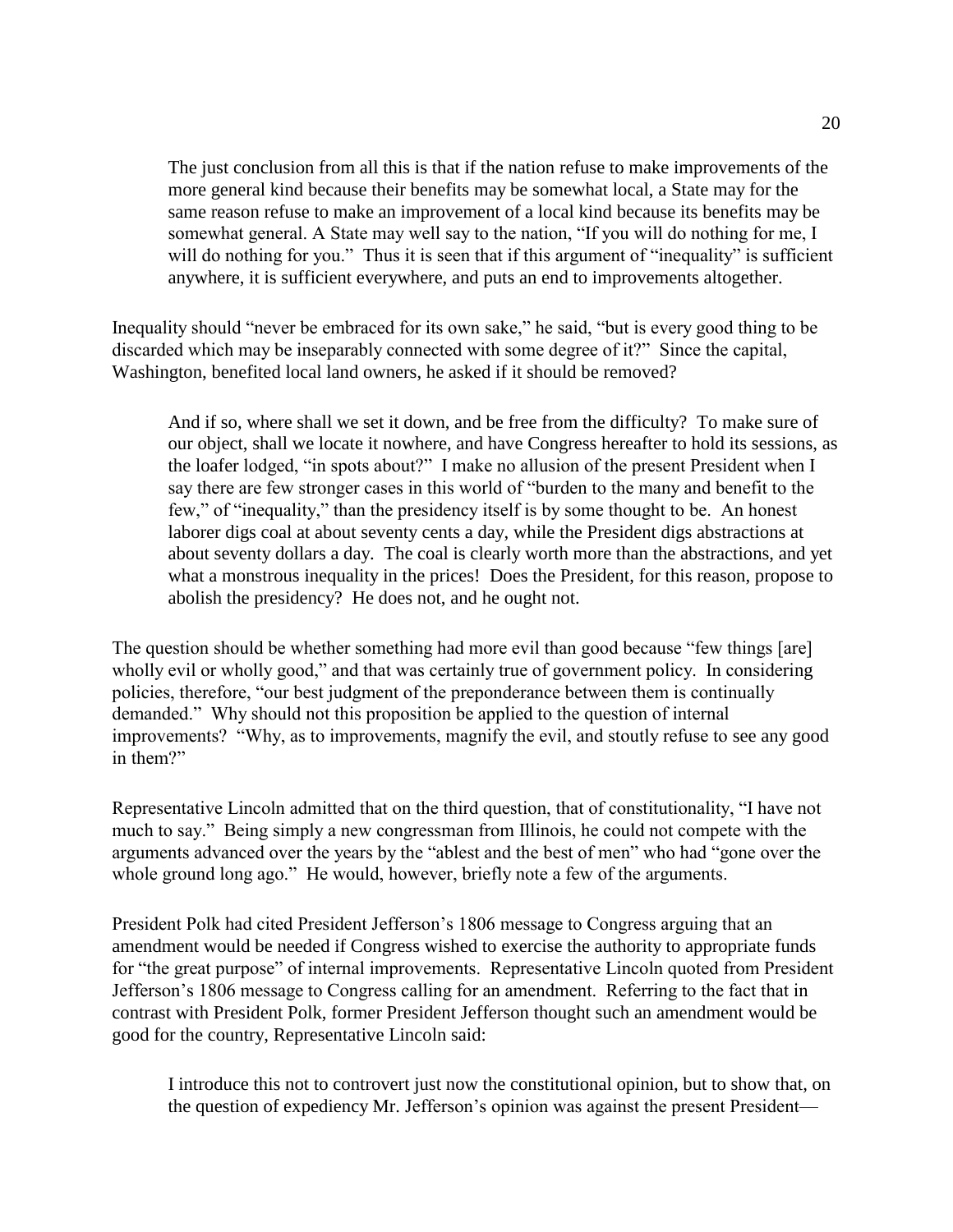that this opinion of Mr. Jefferson, in one branch at least, is in the hands of Mr. Polk like McFingal's gun—"bears wide and kicks the owner over."

Regarding the President's argument from the Constitution, Representative Lincoln turned to Chancellor James Kent's *Commentaries on American Law*. The 1825 edition described the arguments for and against the constitutional authority and noted that the subject had never been raised in court. "He shows that the legislative branch has usually been for, and the executive against, the power, till the period of Mr. J. Q Adams' administration, at which point he considers the executive influence as withdrawn from opposition, and added to the support of the power."

The 1844 edition included notes on what had happened since the mid-1820s. One note described the arguments in *Commentaries on the Constitution of the United States* by Associate Justice Joseph Story of the Supreme Court (1833). Justice Story summarized the arguments, pro and con, on whether Congress had the constitutional authority to impose taxes and apply the power to regulate commerce as a way of encouraging and protecting domestic manufacturers. Representative Lincoln read from Chancellor Kent's note stating that Justice Story had not given his own opinion on the issue, but had "left the reader to draw his own conclusions." The Chancellor's note continued:

I should think, however, from the arguments stated, that every mind which has taken no part in the discussion, and felt no prejudice or territorial bias on either side of the question, would deem the arguments in favor of the Congressional power vastly superior.

Representative Lincoln conceded that after all, this was but the opinion of one man and that many "great and good men" have disagreed. "It is not disparagement to Mr. Polk, nor indeed to anyone who devotes much time to politics, to be placed far beyond Chancellor Kent as a lawyer." The chancellor, he said, employed truth and sound reasoning:

Can the party opinion of a party President on a law question, as this purely is, be at all compared or set in opposition to that of such a man, in such an attitude, as Chancellor Kent? This constitutional question will probably never be better settled than it is, until it shall pass under judicial consideration; but I do think no man who is clear on the questions of expediency need feel his conscience much pricked upon this.

President Polk argued that States could provide for their own internal improvements through tonnage duties with the consent of Congress. Representative Lincoln thought that improvement financed by tonnage duties might be satisfactory "in its own sphere," for example "to make slight improvements and repairs in harbors already in use and not much out of repair." But by President Polk's own arguments, allowing tonnage duties collected in one harbor to be used to repair or build a harbor or canal elsewhere in the State "would be an extremely aggravated form of that inequality which the President so much deprecates":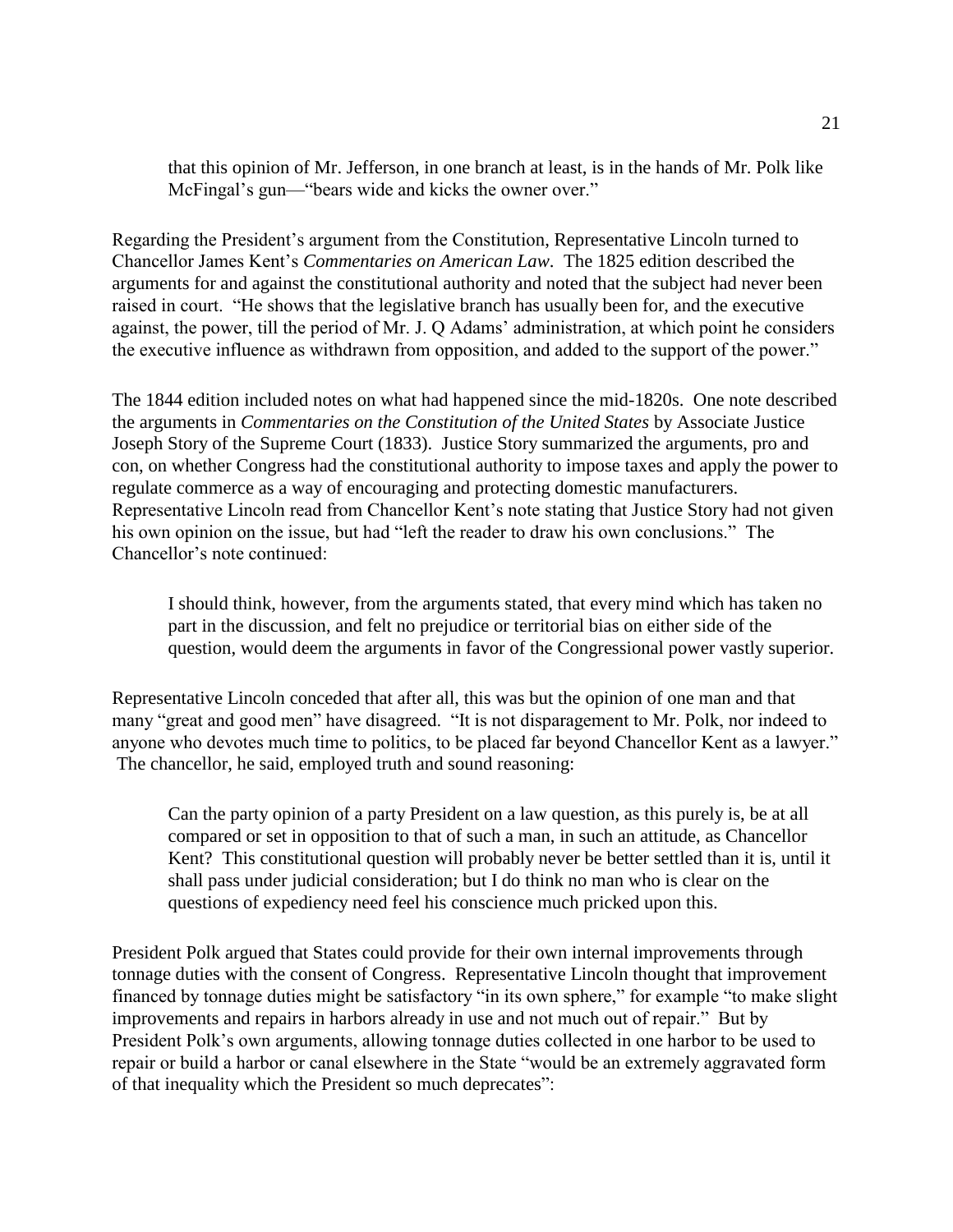If I be right in this, how could we make any entirely new improvement by means of tonnage duties? How make a road, a canal, or clear a greatly obstructed river? This idea that we could [do so] involve[s] the same absurdity as the Irish bull about the new boots. "I shall niver get 'em on," says Patrick, "till I wear them a day or two, and stretch 'em a little." We shall never make a canal by tonnage duties until it shall already have been made awhile, so the tonnage can get into it.

Representative Lincoln pointed out that if President Polk, like President Jefferson, believed that some improvements were "expedient, but not constitutional, it would be natural enough for him to recommend such an amendment" to the Constitution. However, Representative Lincoln quoted the President's comment about the inevitable congressional abuse "under the cloak of public good":

In view of these portentious consequences, I cannot but think that this course of legislation should be arrested, even were there nothing to forbid it in the fundamental laws of our Union.

Representative Lincoln responded:

For what, then, would he have the Constitution amended? With him it is a proposition to remove one impediment merely to be met by others, which, in his opinion, cannot be removed—to enable Congress to do what, in his opinion, they ought not to do it if they could.

Representative Richard K. Meade, a Democrat from Virginia, interrupted to ask if Representative Lincoln thought the President was opposed to every improvement on grounds of expediency. Representative Lincoln replied:

In the very part of his message of which I am speaking, I understand him as giving some vague expression in favor of some possible objects of improvement; but in doing so I understand him to be directly on the teeth of his own arguments in other parts of it. Neither the President nor any one can possibly specify an improvement which shall not be clearly liable to one or another of the objections he has urged on the score of expediency. I have shown, and might show again, that no work—no object—can be so general as to dispense its benefits with precise equality; and this inequality is chief among the "portentious consequences" for which he declares that improvements should be arrested. No, sir. When the President intimates that something in the way of improvements may properly be done by the General Government, he is shrinking from the conclusions to which his own arguments would force him. He feels that the improvements of this broad and goodly land are a mighty interest; and he is unwilling to confess to the people, or perhaps to himself, that he built an argument which, when pressed to its conclusions, entirely annihilates his interest.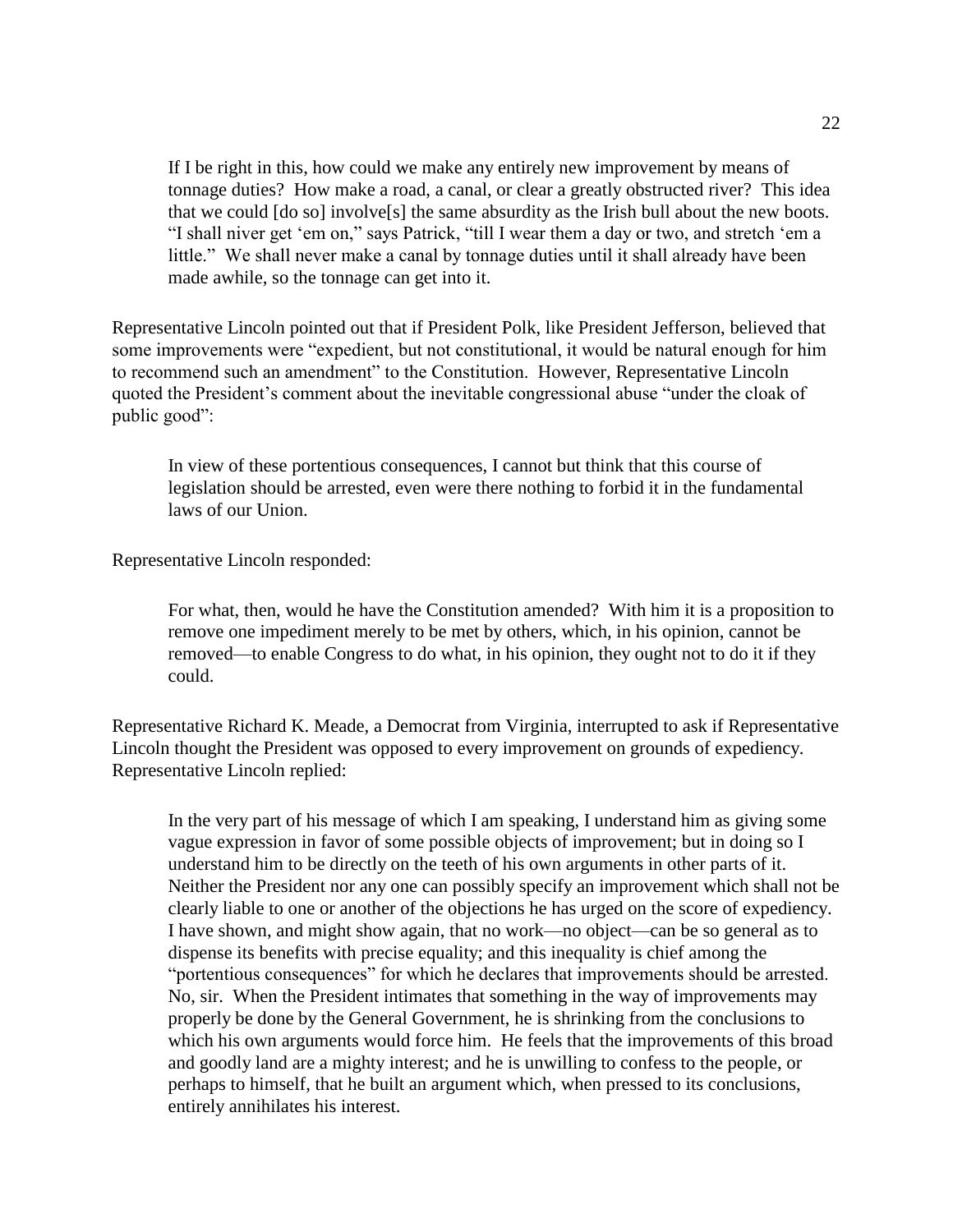Returning to the argument about the Constitution, Representative Lincoln said he thought it would be "much better to leave it alone." The men who made the Constitution, he said, "have done their work, and have passed away. Who shall improve on what they did?" He added, "It can scarcely be made better than it is."

Having analyzed President Polk's arguments, Representative Lincoln turned to "some general remarks upon the subject of improvements." It was a difficult subject for Congress, no doubt, but also for State legislatures, counties, and even the "smallest municipal districts" anywhere in the country:

All can recur to instances of this difficulty in the case of country roads, bridges, and the like. One man is offended because a road passes over his land, and another is offended because it does not pass over his; one is dissatisfied because the bridge for which he is taxed crosses the river on a different road from that which leads from his house to town; another cannot bear that the county should be got into debt for these same roads and bridges; while not a few struggle hard to have roads located over their lands, and then stoutly refuse to let them be opened until they are first paid the damages. Even between the different wards and streets of towns and cities we find this same wrangling and difficulty. Now these are no other than the very difficulties against which, and out of which, the President constructs his objections of "inequality," "speculation," and "crushing the treasury."

The real question was, "How to do something, and still not do too much." Each person could "contribute his mite in the way of suggestion," he said, adding, "I will now contribute mine, which may be worth nothing" but at least "will mislead nobody, and therefore will do no harm." He continued:

I would not borrow money. I am against an overwhelming crushing system. Suppose that, at each session, Congress will first determine how much money can, for that year, be spared for improvements; then apportion that sum to the most important objects. So far all is easy; but how shall we determine which are the most important? On this question comes the collision of interests. I shall be slow to acknowledge that your harbor or your river is more important than mine, and vice versa. To clear this difficulty, let us have that same statistical information which the gentleman from Ohio [Representative Samuel F. Vinton, a Whig] suggested at the beginning of this session. In that information we shall have a stern, unbending basis of facts—a basis in no wise subject to whim, caprice, or local interest. The pre-limited amount of means will save us from doing too much, and the statistics will save us from doing what we do in wrong places. Adopt and adhere to this course, and, it seems to me, the difficulty is cleared.

One of the gentlemen from South Carolina [Representative Robert B. Rhett, a Democrat] very much deprecates these statistics. He particularly objects, as I understand him, to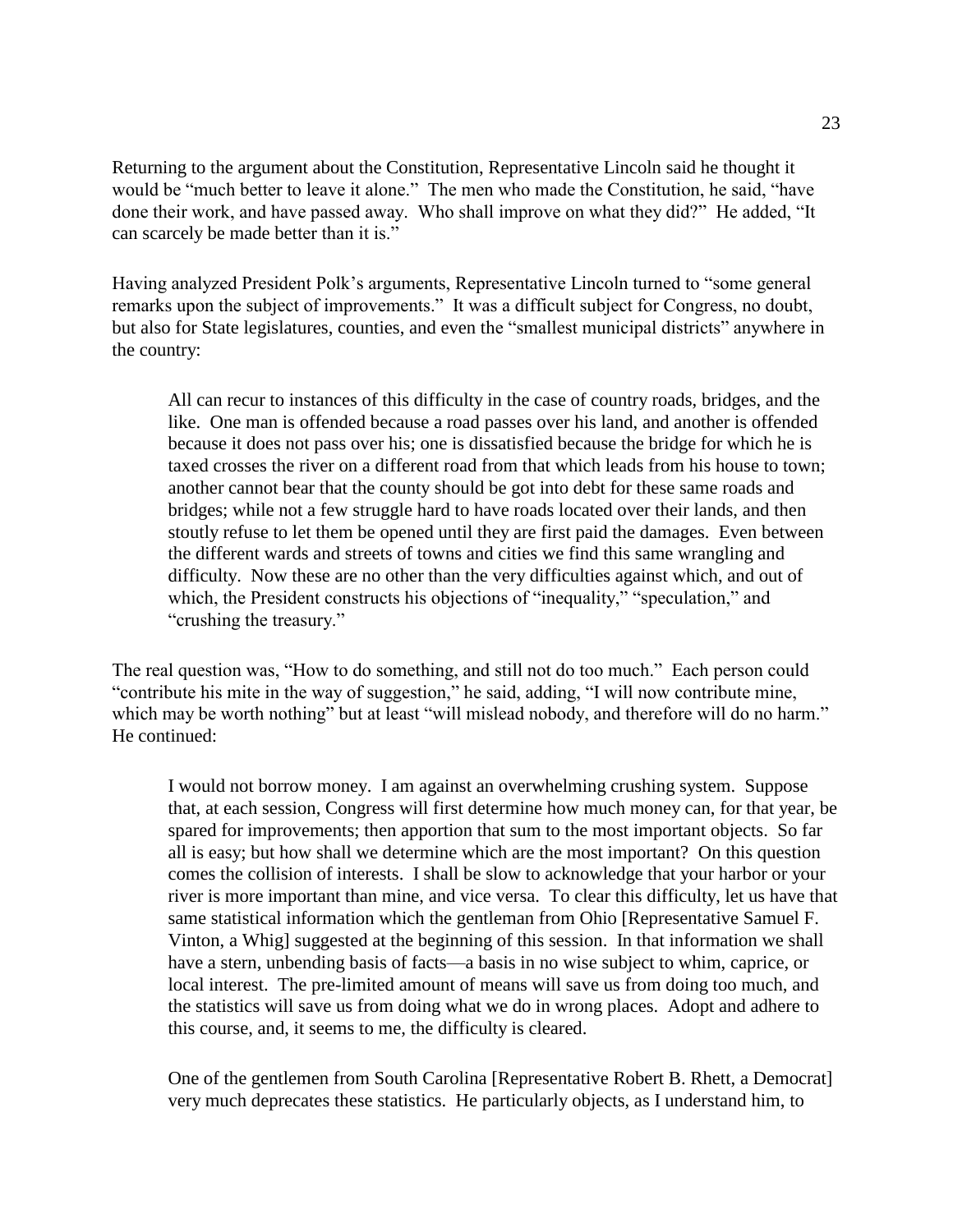counting all the pigs and chickens in the land. I do not perceive much force in the objection. It is true that if everything be enumerated, a portion of such statistics may not be very useful to this object. Such products of the country as are to be consumed where they are produced need no roads or rivers, no means of transportation, and have no very proper connection with this subject. The surplus—that which is produced in one place to be consumed in another; the capacity of each locality for producing a greater surplus; the natural means of transportation, and their susceptibility of improvements; the hindrances, delays, and losses of life and property during transportation and the causes of each, would be among the most valuable statistics in this connection. From these it would readily appear where a given amount of expenditure would do the most good. These statistics might be equally accessible, as they would be equally useful, to both the nation and the States. In this way, and by these means, let the nation take hold of the larger works, and the States the smaller ones; and thus, working in a meeting direction, discreetly, but steadily and firmly, what is made unequal in one place may be equalized in another, extravagance avoided and the whole country put on that career of prosperity which shall correspond with its extent of territory, its natural resources, and the intelligence and enterprise of its people. [Speech of Abraham Lincoln in Favor of Internal Improvements, *The Great Historic Highway of America*, National Old Trails Road Association, March 1925, pages 173-184]

In these last comments, Representative Lincoln suggested the data-oriented approach that would be at the heart of road development in the  $20<sup>th</sup>$  and  $21<sup>st</sup>$  century.

In 1848, Representative Lincoln worked hard to secure the Whig presidential nomination for General Zachary Taylor and campaigned for him in several States. In November, General Taylor defeated Senator Cass. "Old Rough and Ready," as General Taylor was known, was a hero of the Mexican war who had never given much thought to national issues; his views were unclear even to him. He had not voted in 1844, but in agreeing reluctantly to accept the nomination of the Whig Party, he said he would have voted for the Whig candidate, Henry Clay.

President Taylor's brief inaugural address on March 5, 1849, expressed the Whig view on internal improvements:

It shall be my study to recommend such constitutional measures to Congress as may be necessary and proper to secure encouragement and protection to the great interests of agriculture, commerce, and manufacturers, to improve our rivers and harbors, to provide for the speedy extinguishment of the public debt, to enforce a strict accountability on the part of all officers of the Government and the utmost economy in all public expenditures . . . .

President Taylor died of food poisoning on July 9, 1850, and was succeeded by Vice President Millard Fillmore, a former U.S. Representative from New York.